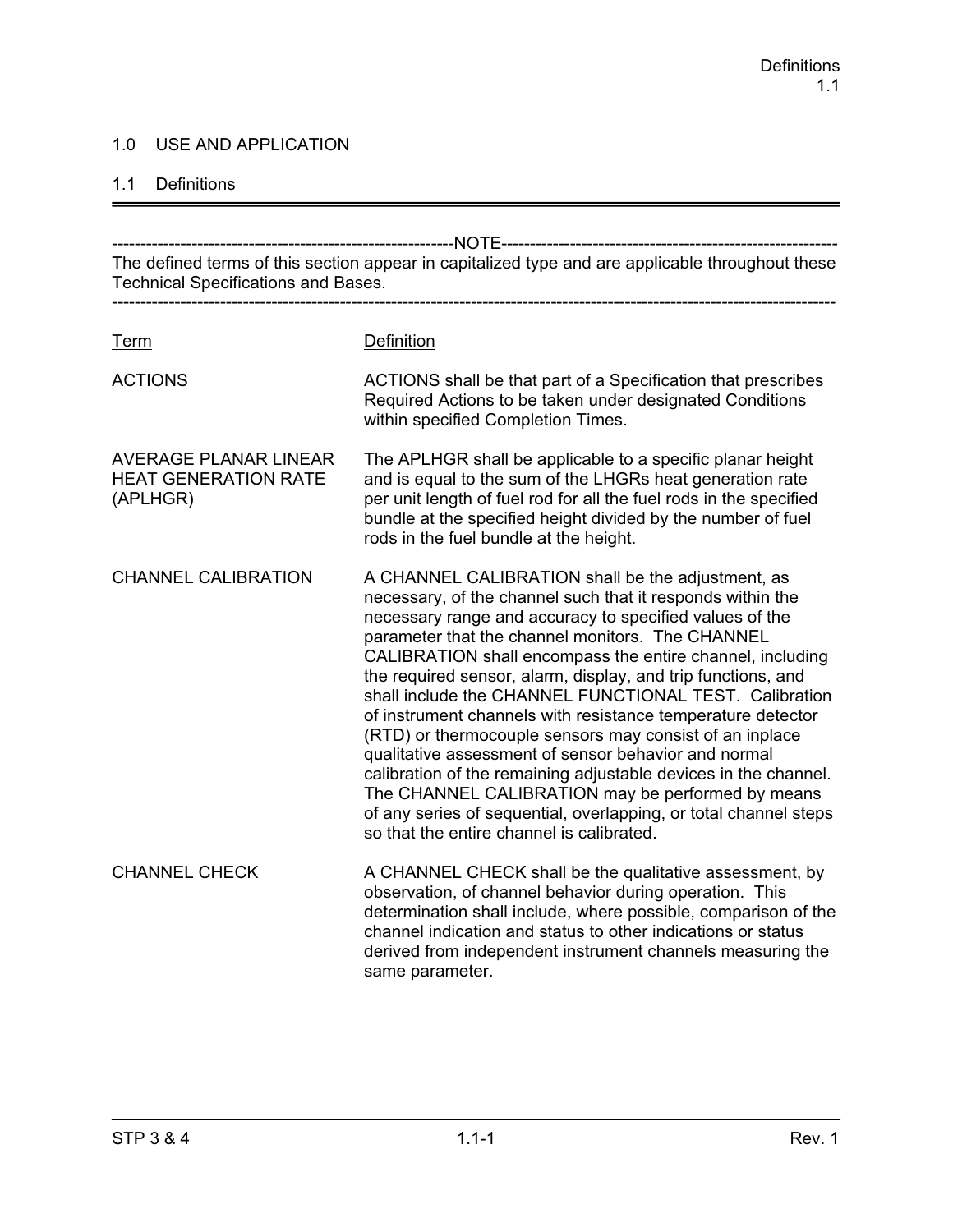| <b>CHANNEL FUNCTIONAL</b><br><b>TEST</b>             | A CHANNEL FUNCTIONAL TEST shall be the injection of a<br>simulated or actual signal into the channel as close to the<br>sensor as practicable to verify OPERABILITY, including<br>required alarm, interlock, display, and trip functions, and<br>channel failure trips. The CHANNEL FUNCTIONAL TEST<br>may be performed by means of any series of sequential,<br>overlapping, or total channel steps so that the entire channel is<br>tested.                                                                                                                                                                                                                                                                                |
|------------------------------------------------------|------------------------------------------------------------------------------------------------------------------------------------------------------------------------------------------------------------------------------------------------------------------------------------------------------------------------------------------------------------------------------------------------------------------------------------------------------------------------------------------------------------------------------------------------------------------------------------------------------------------------------------------------------------------------------------------------------------------------------|
| <b>COMPREHENSIVE</b><br><b>FUNCTIONAL TEST</b>       | A COMPREHENSIVE FUNCTIONAL TEST (CoFT) is a set of<br>tests that exercises each RPS, ESF, and MSIV closure<br>Function by simulating accident events that exercise the inputs<br>and outputs of the SSLC, NMS, PRRM, RPS/MSIV actuation<br>logic and ESF actuation logic. A CoFT also simulates power<br>failures, measures CPU and network performance, runs<br>microprocessor-specific and application-specific diagnostics.<br>Test inputs include out-of-range conditions to verify<br>OPERABILITY of the SSLC electronics, alarms and displays.                                                                                                                                                                         |
| <b>CORE ALTERATION</b>                               | CORE ALTERATION shall be the movement of any fuel,<br>sources, or other reactivity control components within the<br>reactor vessel with the vessel head removed and fuel in the<br>vessel. Movement of startup range neutron monitors, local<br>power range monitors, traversing incore probes, or special<br>movable detectors (including undervessel replacement) is not<br>considered a CORE ALTERATION. In addition, control rod<br>movement with other than the normal control rod drive is not<br>considered a CORE ALTERATION provided there are no fuel<br>assemblies in the associated core cell. Suspension of CORE<br>ALTERATIONS shall not preclude completion of movement of<br>a component to a safe position. |
| <b>CORE OPERATING LIMITS</b><br><b>REPORT (COLR)</b> | The COLR is the unit specific document that provides cycle<br>specific parameter limits for the current reload cycle. These<br>cycle specific limits shall be determined for each reload cycle<br>in accordance with Specification 5.7.1.5 Plant operation within<br>these limits is addressed in individual Specifications.                                                                                                                                                                                                                                                                                                                                                                                                 |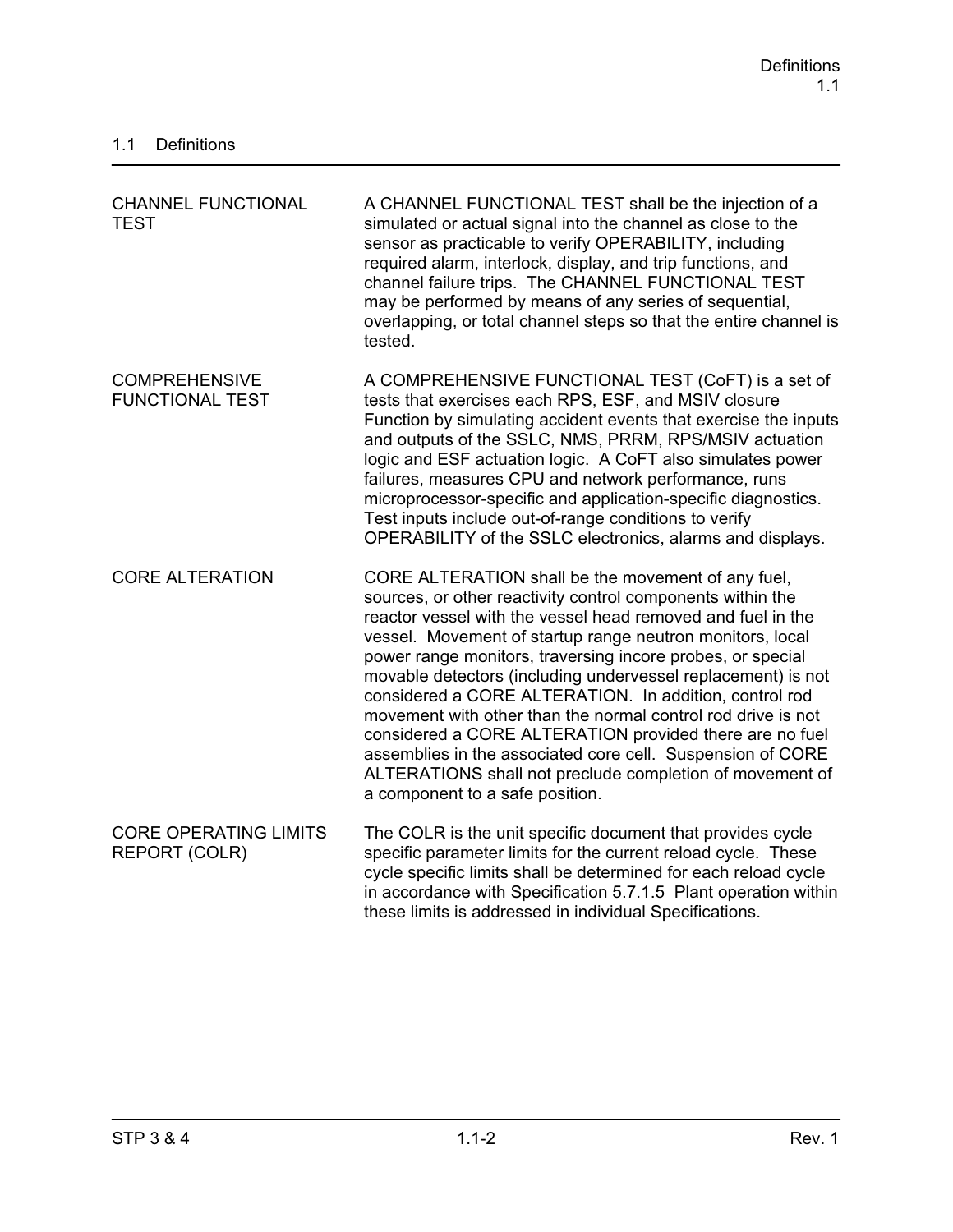| <b>DIVISION FUNCTIONAL TEST</b>                                               | The injection of simulated or actual signals into a division as<br>close to the sensors as practicable to verify OPERABILITY of<br>SENSOR CHANNELS and LOGIC CHANNELS in that<br>division. The DIVISION FUNCTIONAL TEST may be<br>performed by means of a series of sequential or overlapping<br>steps. The test shall comprise all the equipment from the DTF<br>inputs to LOGIC CHANNEL outputs. This test shall also verify<br>that the inputs to the DTFs are the same as the information<br>presented at the control room indicators.                                                                                                                                           |
|-------------------------------------------------------------------------------|--------------------------------------------------------------------------------------------------------------------------------------------------------------------------------------------------------------------------------------------------------------------------------------------------------------------------------------------------------------------------------------------------------------------------------------------------------------------------------------------------------------------------------------------------------------------------------------------------------------------------------------------------------------------------------------|
| <b>DOSE EQUIVALENT I-131</b>                                                  | DOSE EQUIVALENT I-131 shall be that concentration of I-131<br>(microcuries/gram) that alone would produce the same thyroid<br>dose as the quantity and isotopic mixture of I-131, I-132, I-133,<br>I-134, and I-135 actually present. The thyroid dose conversion<br>factors used for this calculation shall be those listed in Table III<br>of TID-14844, AEC, 1962, "Calculation of Distance Factors for<br>Power and Test Reactor Sites" or those listed in Table E-7 of<br>Regulatory Guide 1.109, Rev. 1, NRC, 1977 or ICRP 30,<br>Supplement to Part 1, pages 192-212, Table titled "Committed<br>Dose Equivalent in Target Organs or Tissues per Intake of<br>Unit Activity." |
| <b>Ē-AVERAGE</b><br><b>DISINTEGRATION ENERGY</b>                              | E shall be the average (weighted in proportion to the<br>concentration of each radionuclide in the reactor coolant at the<br>time of sampling) of the sum of the average beta and gamma<br>energies per disintegration (in MeV) for isotopes, other than<br>iodines, with half lives > 15 minutes, making up at least 95% of<br>the total noniodine activity in the coolant.                                                                                                                                                                                                                                                                                                         |
| <b>EMERGENCY CORE</b><br><b>COOLING SYSTEM (ECCS)</b><br><b>RESPONSE TIME</b> | The ECCS RESPONSE TIME shall be that time interval from<br>when the monitored parameter exceeds its ECCS initiation<br>setpoint at the channel sensor until the ECCS equipment is<br>capable of performing its safety function (i.e., the valves travel<br>to their required positions, pump discharge pressures reach<br>their required values, etc.). Times shall include diesel<br>generator starting and sequence loading delays, where<br>applicable. The response time may be measured by means of<br>any series of sequential, overlapping, or total steps so that the<br>entire response time is measured.                                                                   |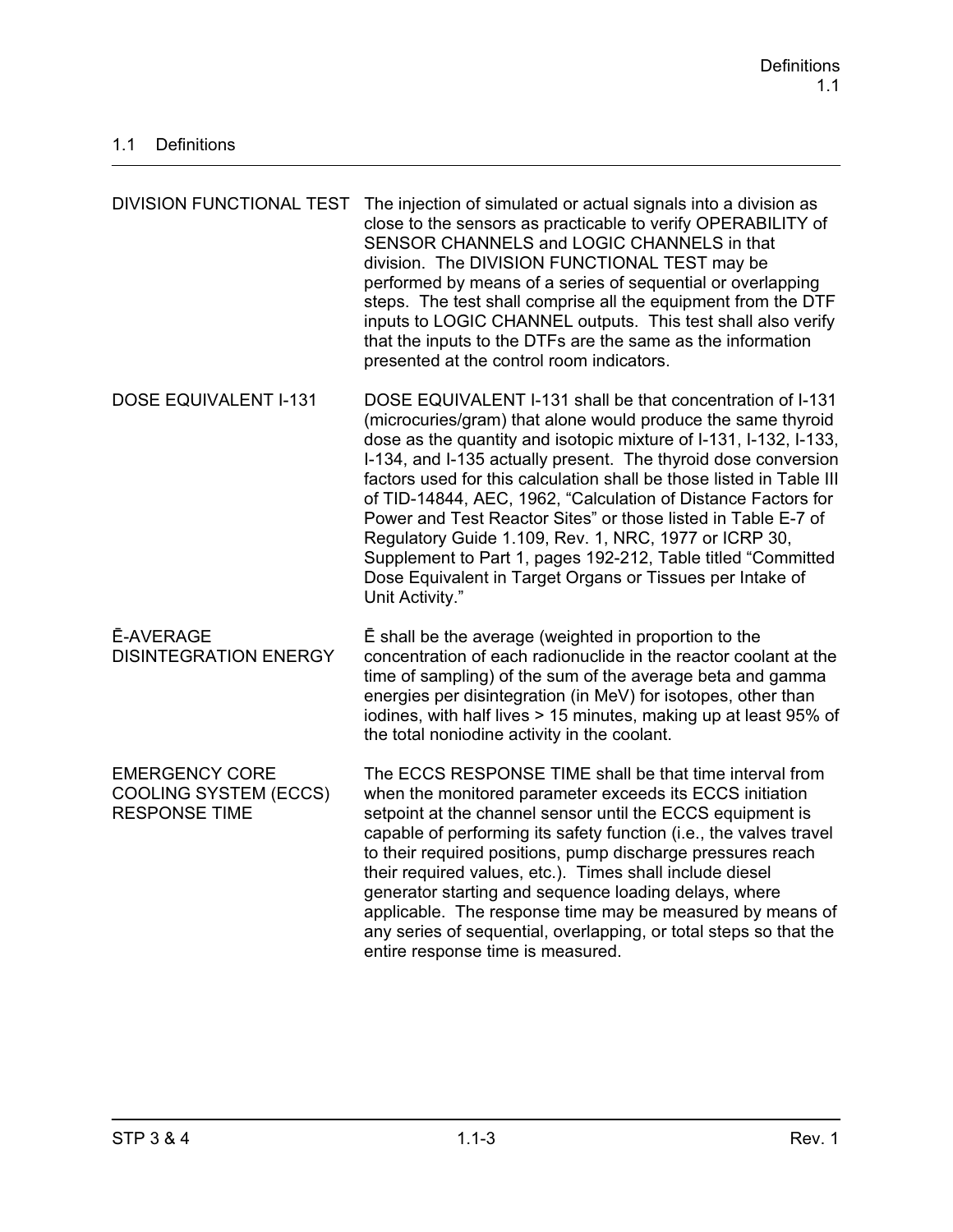| <b>ISOLATION SYSTEM</b><br><b>RESPONSE TIME</b> | The ISOLATION SYSTEM RESPONSE TIME shall be that<br>time interval from when the monitored parameter exceeds its<br>isolation initiation setpoint at the channel sensor until the<br>isolation valves travel to their required positions. Times shall<br>include diesel generator starting and sequence loading delays,<br>where applicable. The response time may be measured by<br>means of any series of sequential, overlapping, or total steps<br>so that the entire response time is measured. |                                                 |                                                                                                                                                                                                                           |
|-------------------------------------------------|-----------------------------------------------------------------------------------------------------------------------------------------------------------------------------------------------------------------------------------------------------------------------------------------------------------------------------------------------------------------------------------------------------------------------------------------------------------------------------------------------------|-------------------------------------------------|---------------------------------------------------------------------------------------------------------------------------------------------------------------------------------------------------------------------------|
| <b>LEAKAGE</b>                                  |                                                                                                                                                                                                                                                                                                                                                                                                                                                                                                     |                                                 | <b>LEAKAGE</b> shall be:                                                                                                                                                                                                  |
|                                                 | a.                                                                                                                                                                                                                                                                                                                                                                                                                                                                                                  |                                                 | <b>Identified LEAKAGE</b>                                                                                                                                                                                                 |
|                                                 |                                                                                                                                                                                                                                                                                                                                                                                                                                                                                                     | 1.                                              | LEAKAGE into the drywell such as that from pump<br>seals or valve packing, that is captured and<br>conducted to a sump or collecting tank; or                                                                             |
|                                                 |                                                                                                                                                                                                                                                                                                                                                                                                                                                                                                     | 2.                                              | LEAKAGE into the drywell atmosphere from<br>sources that are both specifically located and<br>known either not to interfere with the operation of<br>leakage detection systems or not to be pressure<br>boundary LEAKAGE; |
|                                                 | b.<br><b>Unidentified LEAKAGE</b>                                                                                                                                                                                                                                                                                                                                                                                                                                                                   |                                                 |                                                                                                                                                                                                                           |
|                                                 |                                                                                                                                                                                                                                                                                                                                                                                                                                                                                                     |                                                 | All LEAKAGE into the drywell that is not identified<br>LEAKAGE;                                                                                                                                                           |
|                                                 | C.                                                                                                                                                                                                                                                                                                                                                                                                                                                                                                  |                                                 | <b>Total LEAKAGE</b>                                                                                                                                                                                                      |
|                                                 |                                                                                                                                                                                                                                                                                                                                                                                                                                                                                                     | Sum of the identified and unidentified LEAKAGE; |                                                                                                                                                                                                                           |
|                                                 | d.                                                                                                                                                                                                                                                                                                                                                                                                                                                                                                  |                                                 | <b>Pressure Boundary LEAKAGE</b>                                                                                                                                                                                          |
|                                                 |                                                                                                                                                                                                                                                                                                                                                                                                                                                                                                     |                                                 | LEAKAGE through a nonisolable fault in a Reactor<br>Coolant System (RCS) component body, pipe wall, or<br>vessel wall.                                                                                                    |
| <b>LINEAR HEAT GENERATION</b><br>RATE (LHGR)    |                                                                                                                                                                                                                                                                                                                                                                                                                                                                                                     |                                                 | The LHGR shall be the heat generation rate per unit length of<br>fuel rod. It is the integral of the heat flux over the heat transfer<br>area associated with the unit length.                                            |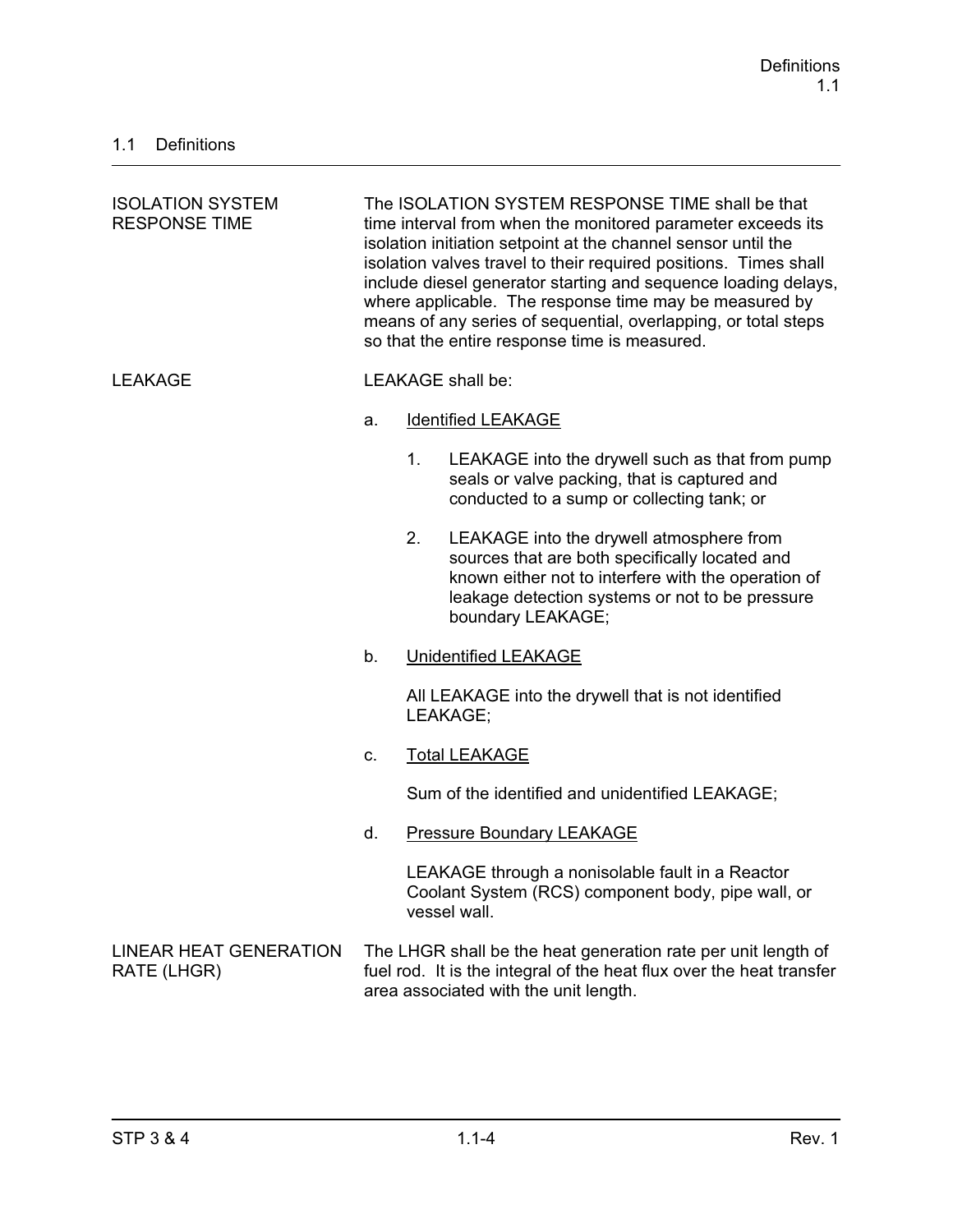| <b>LOGIC CHANNEL</b>                          | A LOGIC CHANNEL is defined as a set of interconnecting<br>hardware and software components that process the inputs to<br>produce an identifiable RPS trip signal or ESF actuation signal<br>within a division. For the RPS, this includes the trip signal's<br>associated TLU 2-out-of-4 voters, TLU bistable functions,<br>operator controls, interlocks, data transmission, alarms,<br>displays, division-of-sensors bypass, transmission lines out to<br>the OLU inputs. Each ESF function will include the ESF<br>actuation signal's associated DLC 2-out-of-4 voters, DLC<br>bistable functions, operator controls, interlocks, data<br>transmission, alarms, displays, division-of-sensors bypass,<br>DCF, and, as applicable, transmission lines out to the input of<br>the 2-out-of-2 voters. The ESF actuation signal includes the<br>system actuation signal and all its associated device actuation<br>signals generated in the DLC out to the 2-out-of-2 voter, if<br>present. |
|-----------------------------------------------|--------------------------------------------------------------------------------------------------------------------------------------------------------------------------------------------------------------------------------------------------------------------------------------------------------------------------------------------------------------------------------------------------------------------------------------------------------------------------------------------------------------------------------------------------------------------------------------------------------------------------------------------------------------------------------------------------------------------------------------------------------------------------------------------------------------------------------------------------------------------------------------------------------------------------------------------------------------------------------------------|
| <b>LOGIC SYSTEM</b><br><b>FUNCTIONAL TEST</b> | A LOGIC SYSTEM FUNCTIONAL TEST shall be a test of all<br>required logic components (i.e., all required relays and<br>contacts, trip functions, solid state logic elements, etc.) of a<br>logic path, from as close to the sensor as practicable up to, but<br>not including, the actuated device, to verify OPERABILITY.<br>The LOGIC SYSTEM FUNCTIONAL TEST may be performed<br>by means of any series of sequential, overlapping, or total<br>system steps so that the entire logic system is tested.                                                                                                                                                                                                                                                                                                                                                                                                                                                                                    |
| MINIMUM CRITICAL POWER<br>RATIO (MCPR)        | The MCPR shall be the smallest critical power ratio (CPR) that<br>exists in the core. The CPR is that power in the assembly that<br>is calculated by application of the appropriate correlation(s) to<br>cause some point in the assembly to experience boiling<br>transition, divided by the actual assembly operating power.                                                                                                                                                                                                                                                                                                                                                                                                                                                                                                                                                                                                                                                             |
| <b>MODE</b>                                   | A MODE shall correspond to any one inclusive combination of<br>mode switch position, average reactor coolant temperature,<br>and reactor vessel head closure bolt tensioning specified in<br>Table 1.1-1 with fuel in the reactor vessel.                                                                                                                                                                                                                                                                                                                                                                                                                                                                                                                                                                                                                                                                                                                                                  |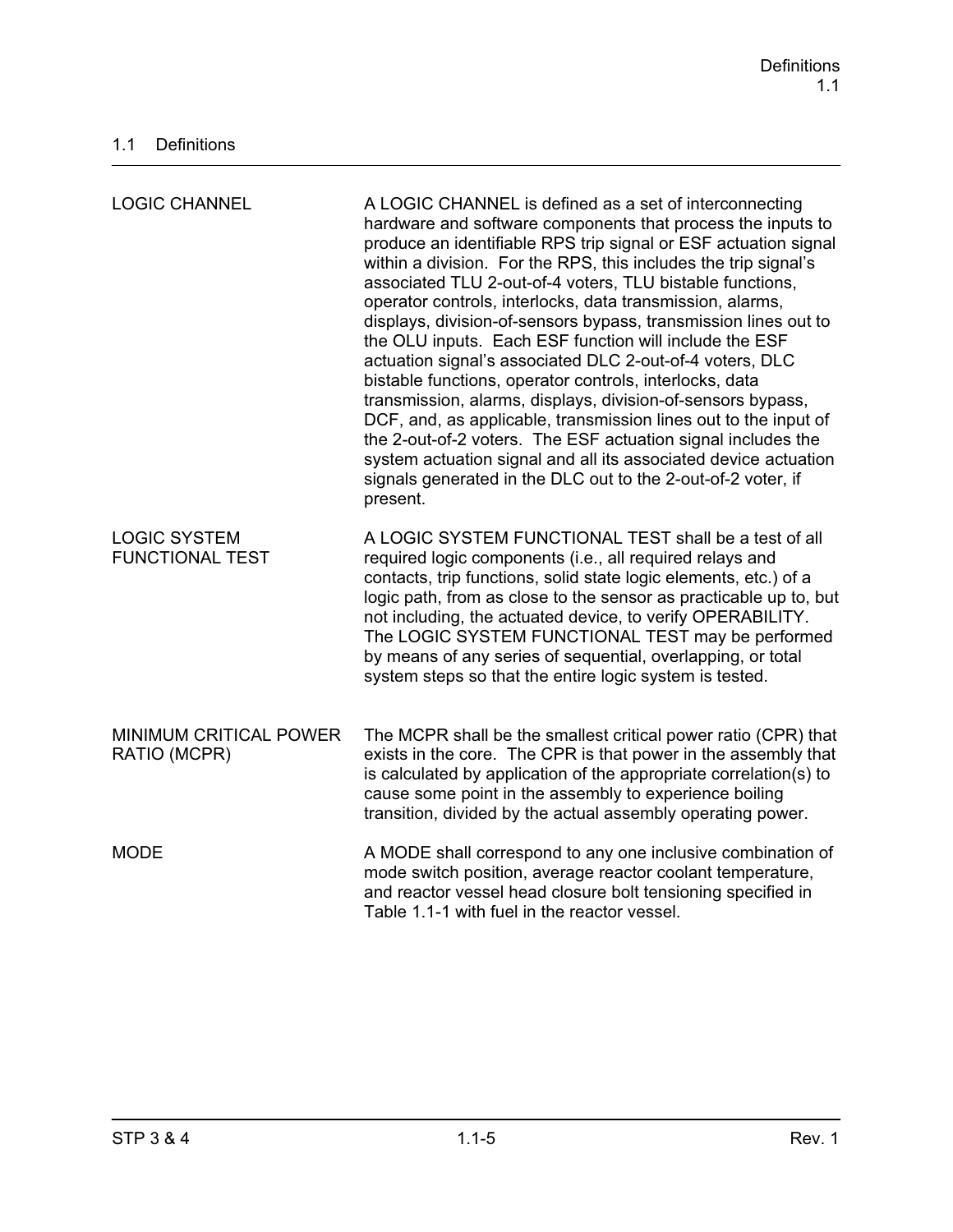| <b>OPERABLE - OPERABILITY</b>                   |                                                                                                                                                                                                                                                                                                                                                                                                                                                                                                                                                                                                                                                                                                                                                                                                                                                                                                                                                                               | A system, subsystem, division, component, or device shall be<br>OPERABLE or have OPERABILITY when it is capable of<br>performing its specified safety function(s) and when all<br>necessary attendant instrumentation, controls, displays,<br>normal or emergency electrical power, cooling and seal water,<br>lubrication, and other auxiliary equipment that are required for<br>the system, subsystem, division, component, or device to<br>perform its specified safety function(s) are also capable of<br>performing their related support function(s). |
|-------------------------------------------------|-------------------------------------------------------------------------------------------------------------------------------------------------------------------------------------------------------------------------------------------------------------------------------------------------------------------------------------------------------------------------------------------------------------------------------------------------------------------------------------------------------------------------------------------------------------------------------------------------------------------------------------------------------------------------------------------------------------------------------------------------------------------------------------------------------------------------------------------------------------------------------------------------------------------------------------------------------------------------------|--------------------------------------------------------------------------------------------------------------------------------------------------------------------------------------------------------------------------------------------------------------------------------------------------------------------------------------------------------------------------------------------------------------------------------------------------------------------------------------------------------------------------------------------------------------|
| <b>OUTPUT CHANNEL</b>                           | An OUTPUT CHANNEL is defined as a set of interconnected<br>components that process outputs from associated LOGIC<br>CHANNELS to produce an identifiable signal that deenergizes<br>scram solenoids, deenergizes MSIV Isolation solenoids, or<br>energizes ESF device actuators within a division. For the RPS,<br>this includes the signal's associated OLU, transmission lines,<br>manual divisional trip and reset switches, trip logic output<br>bypass switch, parallel load driver test switch, and scram pilot<br>valve solenoid load drivers. For the MSIVs, this includes the<br>signal's associated OLU, data transmission, manual divisional<br>isolation and reset switches, trip logic output bypass switch,<br>and MSIV isolation pilot valve solenoid load drivers. For the<br>ESF, this includes the signal's associated DLC or<br>2-out-of-2 voter, as applicable, ESF Output Channel Bypass<br>switch, and data transmission out to the ESF device actuator. |                                                                                                                                                                                                                                                                                                                                                                                                                                                                                                                                                              |
| <b>OUTPUT CHANNEL</b><br><b>FUNCTIONAL TEST</b> |                                                                                                                                                                                                                                                                                                                                                                                                                                                                                                                                                                                                                                                                                                                                                                                                                                                                                                                                                                               | An OUTPUT CHANNEL FUNCTIONAL TEST is the<br>injection of simulated or actual signals into the OUTPUT<br>CHANNEL to verify OPERABILITY.                                                                                                                                                                                                                                                                                                                                                                                                                       |
| <b>PHYSICS TESTS</b>                            | PHYSICS TESTS shall be those tests performed to measure<br>the fundamental nuclear characteristics of the reactor core and<br>related instrumentation.<br>These tests are:                                                                                                                                                                                                                                                                                                                                                                                                                                                                                                                                                                                                                                                                                                                                                                                                    |                                                                                                                                                                                                                                                                                                                                                                                                                                                                                                                                                              |
|                                                 | a.                                                                                                                                                                                                                                                                                                                                                                                                                                                                                                                                                                                                                                                                                                                                                                                                                                                                                                                                                                            | Described in Chapter 14, Initial Test Program of the DCD<br>Tier 2;                                                                                                                                                                                                                                                                                                                                                                                                                                                                                          |
|                                                 | b.                                                                                                                                                                                                                                                                                                                                                                                                                                                                                                                                                                                                                                                                                                                                                                                                                                                                                                                                                                            | Authorized under the provisions of 10 CFR 50.59; or                                                                                                                                                                                                                                                                                                                                                                                                                                                                                                          |
|                                                 | c.                                                                                                                                                                                                                                                                                                                                                                                                                                                                                                                                                                                                                                                                                                                                                                                                                                                                                                                                                                            | Otherwise approved by the Nuclear Regulatory<br>Commission.                                                                                                                                                                                                                                                                                                                                                                                                                                                                                                  |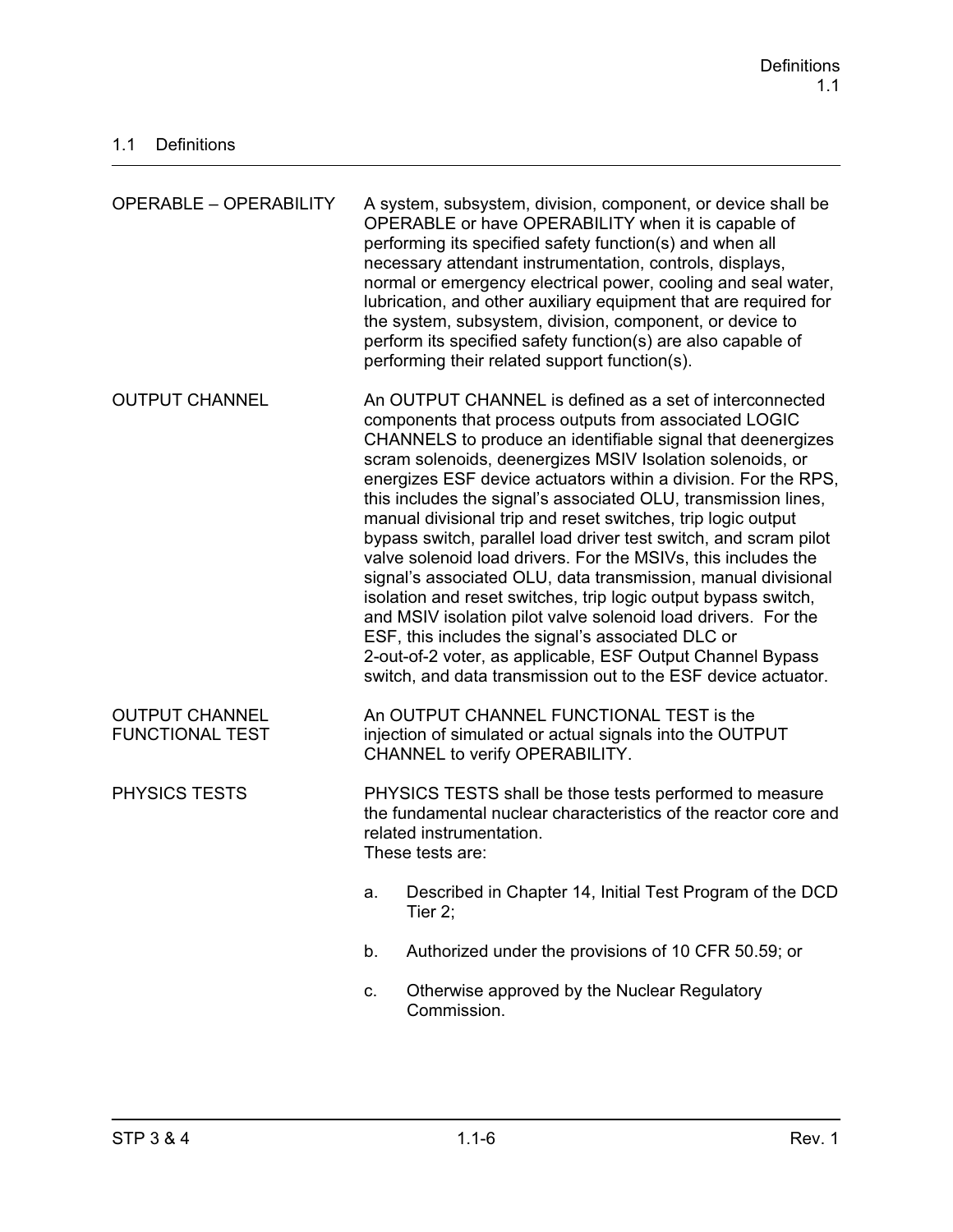| <b>PRESSURE AND</b><br><b>TEMPERATURE LIMITS</b><br><b>REPORT (PTLR)</b> | The PTLR is the unit specific document that provides the<br>reactor vessel pressure and temperature limits, including<br>heatup and cooldown rates, for the current reactor vessel<br>fluence period. These pressure and temperature limits shall<br>be determined for each fluence period in accordance with<br>Specification 5.7.1.6 Plant operation within these operating<br>limits is addressed in LCO 3.4.9, "RCS Pressure and<br>Temperature (P/T) Limits."                 |
|--------------------------------------------------------------------------|------------------------------------------------------------------------------------------------------------------------------------------------------------------------------------------------------------------------------------------------------------------------------------------------------------------------------------------------------------------------------------------------------------------------------------------------------------------------------------|
| RATED THERMAL POWER<br>(RTP)                                             | RTP shall be a total reactor core heat transfer rate to the<br>reactor coolant of 3926 MWt.                                                                                                                                                                                                                                                                                                                                                                                        |
| <b>REACTOR PUMP TRIP</b><br>(RPT) SYSTEM<br><b>RESPONSE TIME</b>         | The RPT SYSTEM RESPONSE TIME shall be that time<br>interval from initial signal generation (by the associated<br>turbine stop valve limit switch or the turbine control valve<br>hydraulic oil pressure switch) to the trip of the inverters<br>associated with the reactor internal pumps adjustable speed<br>drives. The response time may be measured by means of any<br>series of sequential, overlapping, or total steps so that the<br>entire response time is measured.     |
| <b>REACTOR PROTECTION</b><br><b>SYSTEM (RPS) RESPONSE</b><br><b>TIME</b> | The RPS RESPONSE TIME shall be that time interval from<br>when the monitored parameter exceeds its RPS trip setpoint at<br>the channel sensor until de-energization of the scram pilot<br>valve solenoids. The response time may be measured by<br>means of any series of sequential, overlapping, or total steps<br>so that the entire response time is measured.                                                                                                                 |
| <b>SENSOR CHANNEL</b>                                                    | A SENSOR CHANNEL is defined as a set of interconnected<br>hardware and software components that process an<br>identifiable sensor signal within a division. This includes the<br>sensor, data acquisition, signal conditioning, data<br>transmission, alarms, displays, and all transmission lines in the<br>division and between divisions associated with the sensor<br>signal up to an input of a 2-out-of-4 voter or an input of a<br>bistable function within the TLU or DLC. |
| <b>SENSOR CHANNEL</b><br><b>CALIBRATION</b>                              | A SENSOR CHANNEL CALIBRATION is the adjustment, as<br>necessary, of the SENSOR CHANNEL such that it responds<br>within the specified range and accuracy to specified values of<br>the parameter that the SENSOR CHANNEL monitors. The<br>calibration may be performed by any series of sequential,                                                                                                                                                                                 |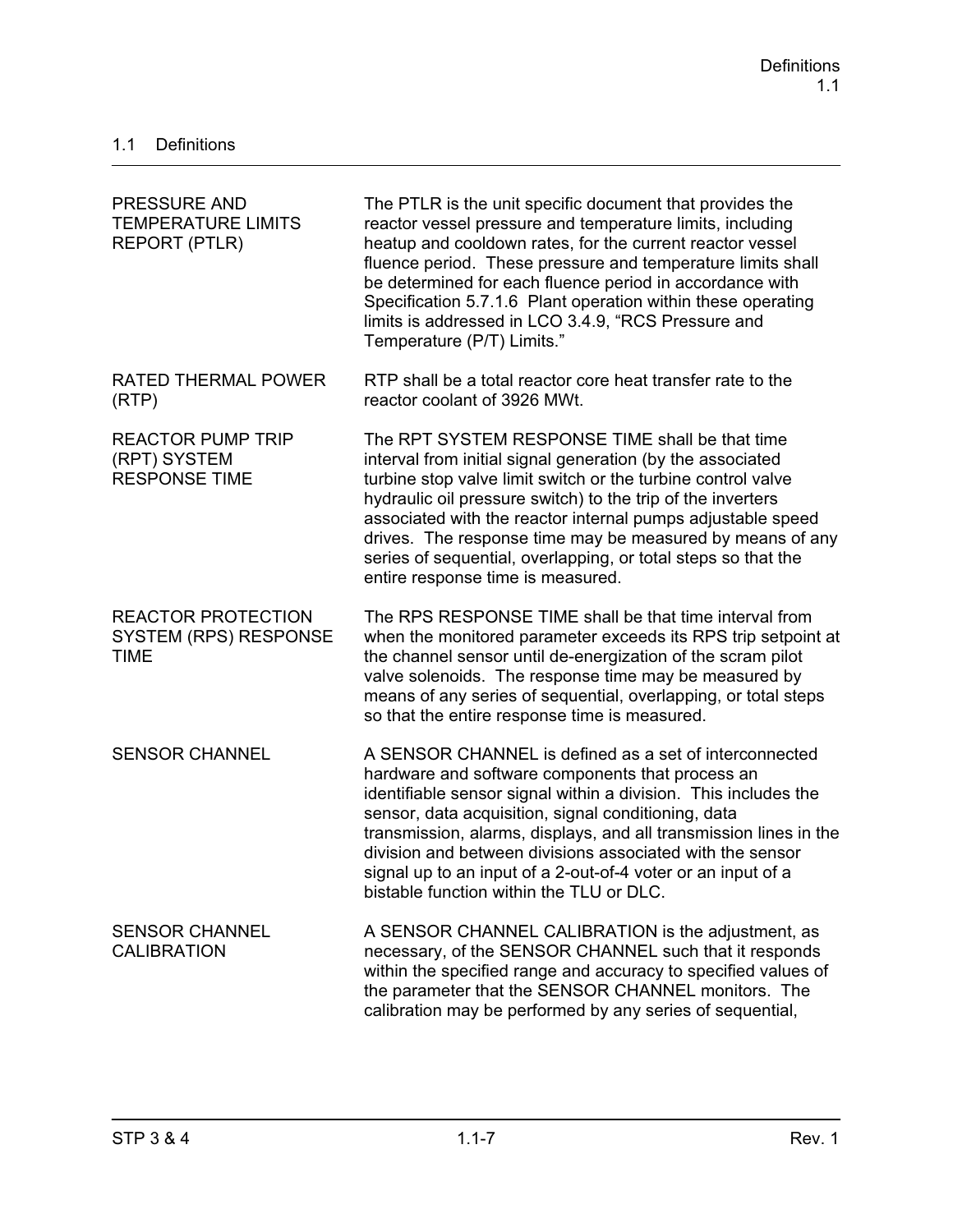| <b>SENSOR CHANNEL</b><br><b>CALIBRATION</b><br>(continued) | overlapping, or total SENSOR CHANNEL test steps so that<br>the entire SENSOR CHANNEL is calibrated. Calibration of<br>instrument channels with resistance temperature detector<br>(RTD) or thermocouple sensors shall consist of an inplace<br>cross calibration of the sensing elements and normal<br>calibration of the remaining adjustments in the channel.<br>Whenever a sensing element is replaced, the next required<br>inplace cross calibration consists of comparing the other<br>sensing elements with the recently installed sensing element. |  |
|------------------------------------------------------------|------------------------------------------------------------------------------------------------------------------------------------------------------------------------------------------------------------------------------------------------------------------------------------------------------------------------------------------------------------------------------------------------------------------------------------------------------------------------------------------------------------------------------------------------------------|--|
| <b>SENSOR CHANNEL CHECK</b>                                | A SENSOR CHANNEL CHECK is the qualitative assessment,<br>by observation, of a SENSOR CHANNEL's behavior during<br>operation. This observation shall include comparison of this<br>SENSOR CHANNEL's indication to other indications derived<br>from independent SENSOR CHANNELS. This check shall be<br>performed so as to examine as much of the SENSOR<br>CHANNEL as practicable.                                                                                                                                                                         |  |
| SHUTDOWN MARGIN (SDM)                                      | SDM shall be the amount of reactivity by which the reactor is<br>subcritical or would be subcritical assuming that:                                                                                                                                                                                                                                                                                                                                                                                                                                        |  |
|                                                            | The reactor is xenon free;<br>a.                                                                                                                                                                                                                                                                                                                                                                                                                                                                                                                           |  |
|                                                            | b.<br>The moderator temperature is $20^{\circ}$ C; and                                                                                                                                                                                                                                                                                                                                                                                                                                                                                                     |  |
|                                                            | All control rods are fully inserted except for the control<br>$\mathbf{C}$<br>rod pair of highest reactivity worth, which is assumed to<br>be fully withdrawn.                                                                                                                                                                                                                                                                                                                                                                                             |  |
|                                                            | With control rods not capable of being fully inserted, the<br>reactivity worth of these control rods must be accounted for in<br>the determination of SDM.                                                                                                                                                                                                                                                                                                                                                                                                 |  |
|                                                            | NOTE: A control rod pair consists of two control rods which<br>are connected to the same, shared scram accumulator. All<br>control rods share an accumulator except for the center control<br>rod which has its own accumulator.                                                                                                                                                                                                                                                                                                                           |  |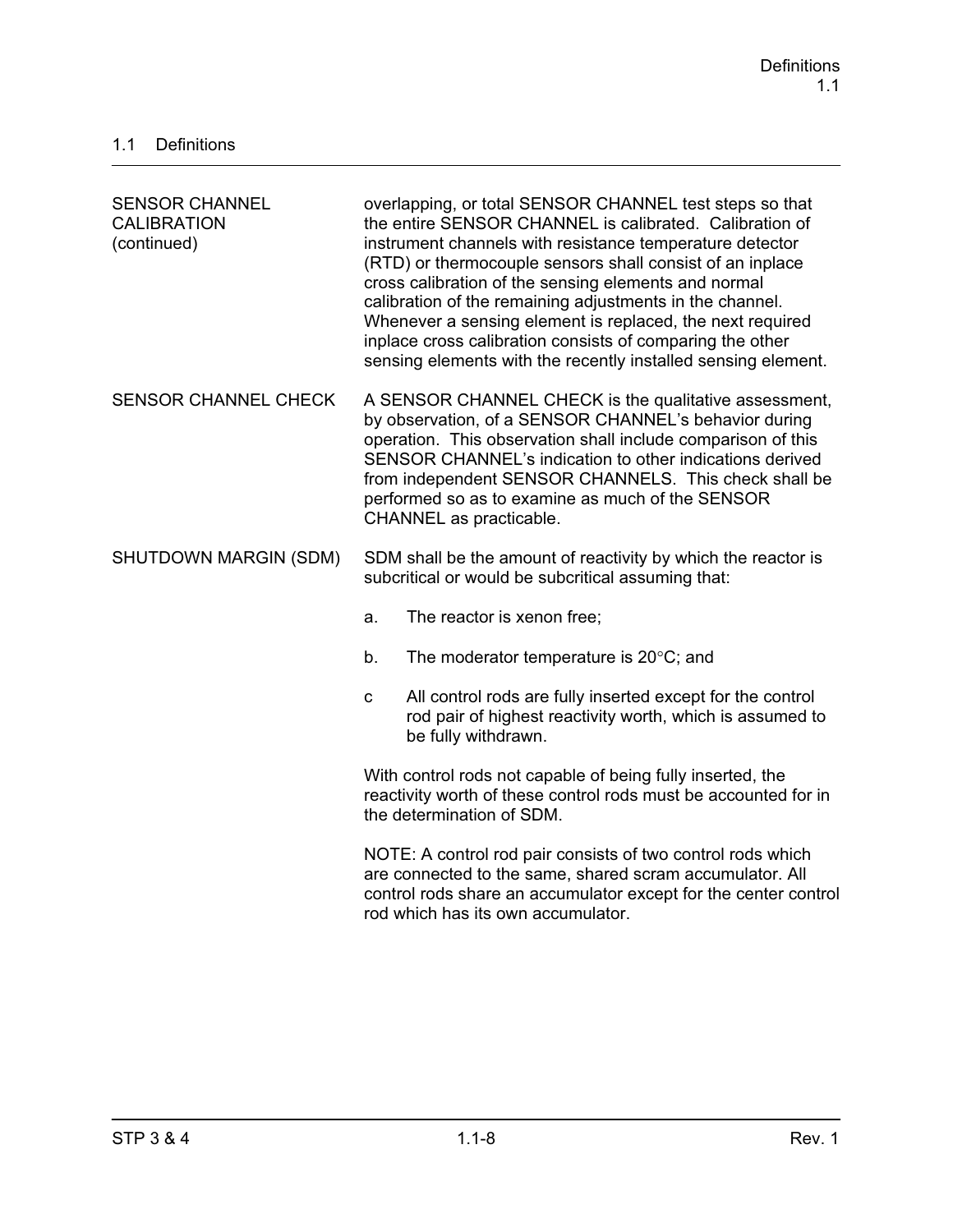| <b>STAGGERED TEST BASIS</b>                          | A STAGGERED TEST BASIS shall consist of the testing of<br>one of the systems, subsystems, channels, or other<br>designated components during the interval specified by the<br>Surveillance Frequency, so that all systems, subsystems,<br>channels, or other designated components are tested during n<br>Surveillance Frequency intervals, where n is the total number<br>of systems, subsystems, channels, or other designated<br>components in the associated function. |  |  |
|------------------------------------------------------|----------------------------------------------------------------------------------------------------------------------------------------------------------------------------------------------------------------------------------------------------------------------------------------------------------------------------------------------------------------------------------------------------------------------------------------------------------------------------|--|--|
| <b>THERMAL POWER</b>                                 | THERMAL POWER shall be the total reactor core heat<br>transfer rate to the reactor coolant.                                                                                                                                                                                                                                                                                                                                                                                |  |  |
| <b>TURBINE BYPASS SYSTEM</b><br><b>RESPONSE TIME</b> | The TURBINE BYPASS SYSTEM RESPONSE TIME consists<br>of two components:                                                                                                                                                                                                                                                                                                                                                                                                     |  |  |
|                                                      | The time from initial movement of the main turbine stop<br>a.<br>valve or control valve until 80% of the turbine bypass<br>capacity is established; and                                                                                                                                                                                                                                                                                                                    |  |  |
|                                                      | b.<br>The time from initial movement of the main turbine stop<br>valve or control valve until initial movement of the turbine<br>bypass valve.                                                                                                                                                                                                                                                                                                                             |  |  |
|                                                      | The response time may be measured by means of any series<br>of sequential, overlapping, or total steps so that the entire<br>response time is measured.                                                                                                                                                                                                                                                                                                                    |  |  |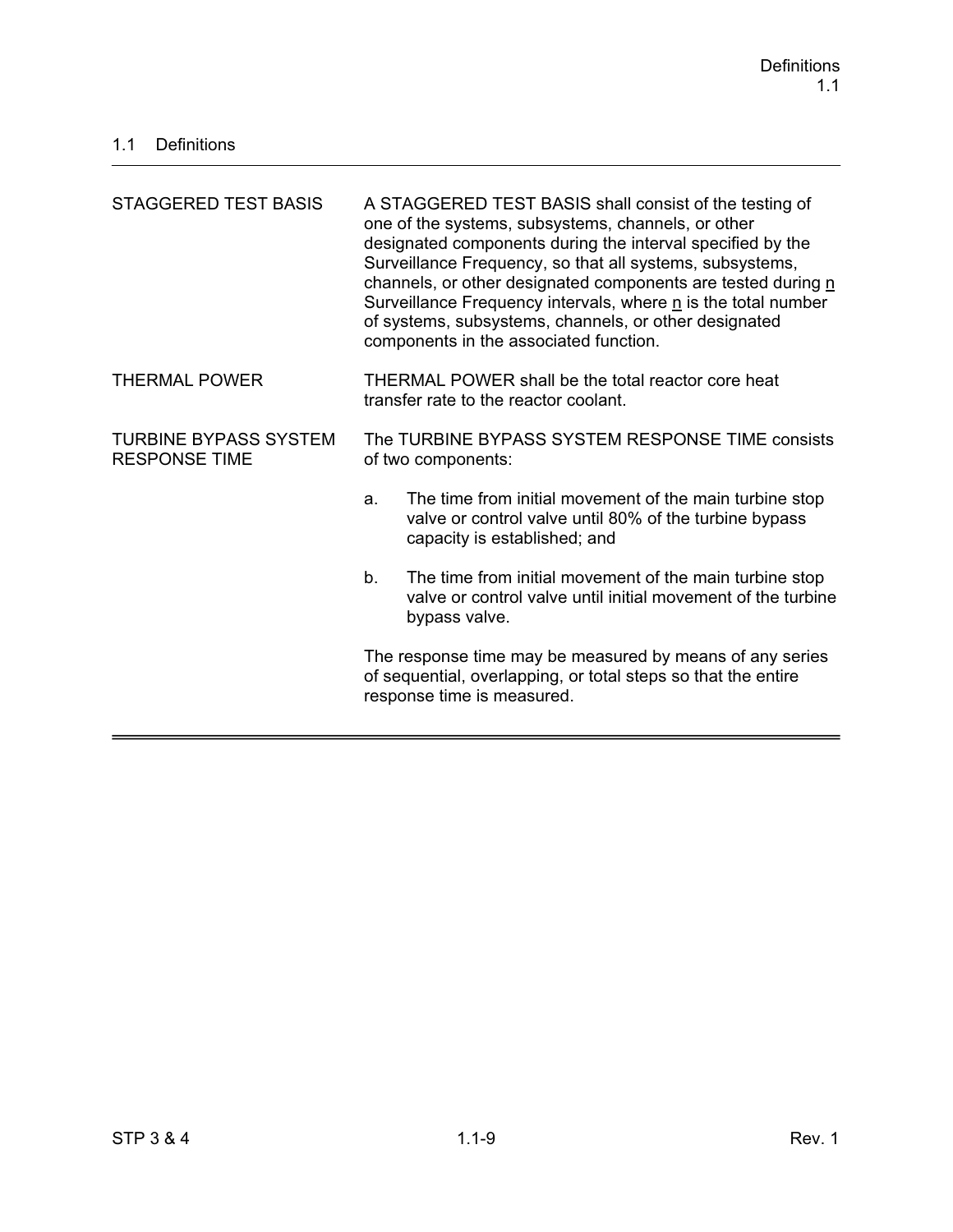## Table 1.1-1 (page 1 of 1) **MODES**

| <b>MODE</b>    | TITLE                        | <b>REACTOR MODE</b><br><b>SWITCH POSITION</b> | <b>AVERAGE REACTOR</b><br><b>COOLANT</b><br><b>TEMPERATURE</b><br>$^{\circ}C$ |
|----------------|------------------------------|-----------------------------------------------|-------------------------------------------------------------------------------|
| 1              | <b>Power Operation</b>       | <b>Run</b>                                    | <b>NA</b>                                                                     |
| 2              | Startup                      | Refuel <sup>(a)</sup> or Startup/Hot Standby  | <b>NA</b>                                                                     |
| 3              | Hot Shutdown <sup>(a)</sup>  | Shutdown                                      | > 93                                                                          |
| $\overline{4}$ | Cold Shutdown <sup>(a)</sup> | Shutdown                                      | $\leq 93$                                                                     |
| 5              | Refueling <sup>(b)</sup>     | Shutdown or Refuel                            | <b>NA</b>                                                                     |

(a) All reactor vessel head closure bolts fully tensioned.

(b) One or more reactor vessel head closure bolts less than fully tensioned.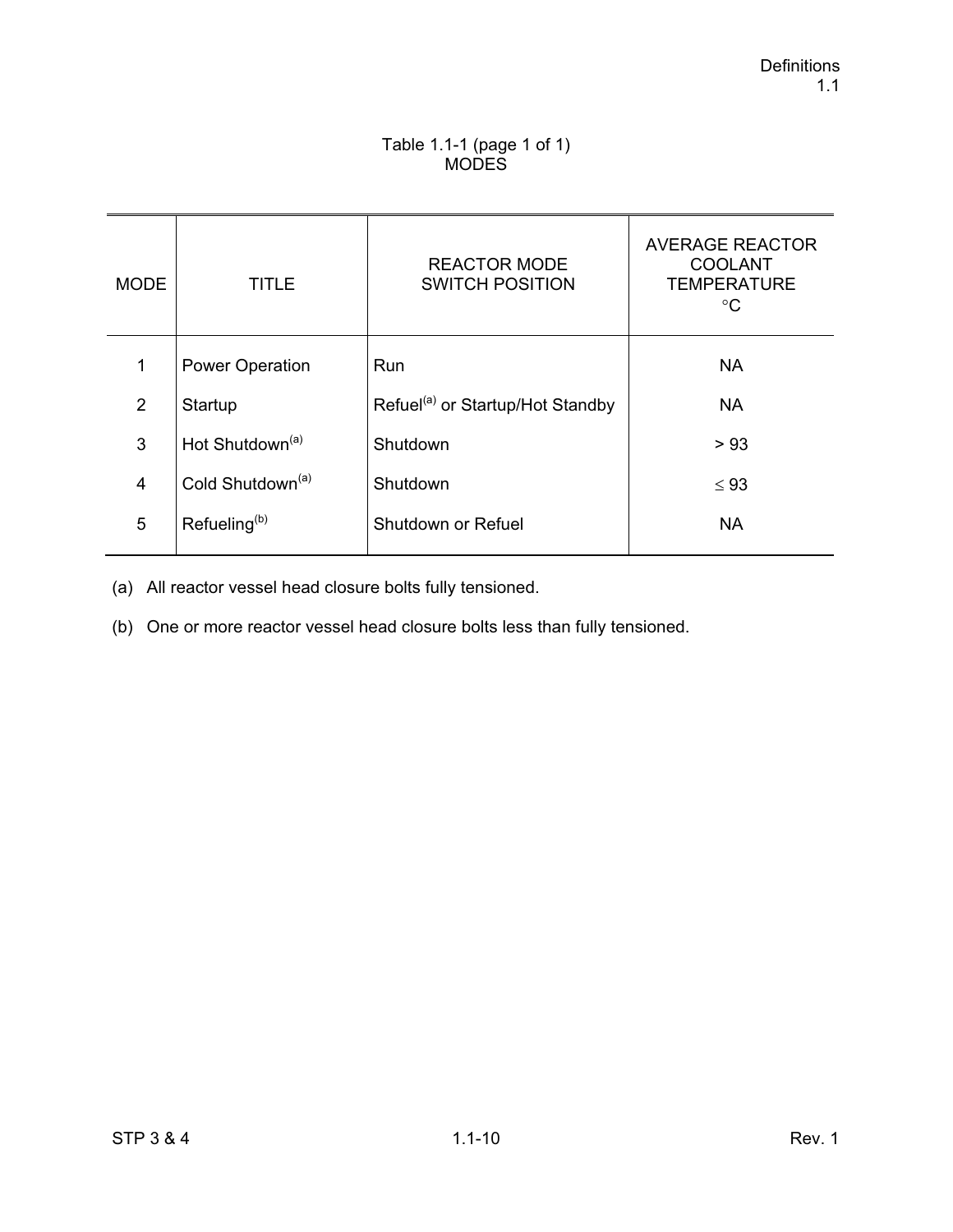## 1.0 USE AND APPLICATION

# 1.2 Logical Connectors

| <b>PURPOSE</b>    | The purpose of this section is to explain the meaning of logical<br>connectors.<br>Logical connectors are used in Technical Specifications (TS) to                                                                                                                                                                                                                                                                                                                                                                                                                                                                                    |
|-------------------|---------------------------------------------------------------------------------------------------------------------------------------------------------------------------------------------------------------------------------------------------------------------------------------------------------------------------------------------------------------------------------------------------------------------------------------------------------------------------------------------------------------------------------------------------------------------------------------------------------------------------------------|
|                   | discriminate between, and yet connect, discrete Conditions, Required<br>Actions, Completion Times, Surveillances, and Frequencies. The only<br>logical connectors that appear in TS are AND and OR. The physical<br>arrangement of these connectors constitutes logical conventions with<br>specific meanings.                                                                                                                                                                                                                                                                                                                        |
| <b>BACKGROUND</b> | Several levels of logic may be used to state Required Actions. These<br>levels are identified by the placement (or nesting) of the logical<br>connectors and by the number assigned to each Required Action. The<br>first level of logic is identified by the first digit of the number assigned to a<br>Required Action and the placement of the logical connector in the first<br>level of nesting (i.e., left justified with the number of the Required Action).<br>The successive levels of logic are identified by additional digits of the<br>Required Action number and by successive indentions of the logical<br>connectors. |
|                   | When logical connectors are used to state a Condition, Completion Time,<br>Surveillance, or Frequency, only the first level of logic is used, and the<br>logical connector is left justified with the statement of the Condition,<br>Completion Time, Surveillance, or Frequency.                                                                                                                                                                                                                                                                                                                                                     |
| <b>EXAMPLES</b>   | The following examples illustrate the use of logical connectors.                                                                                                                                                                                                                                                                                                                                                                                                                                                                                                                                                                      |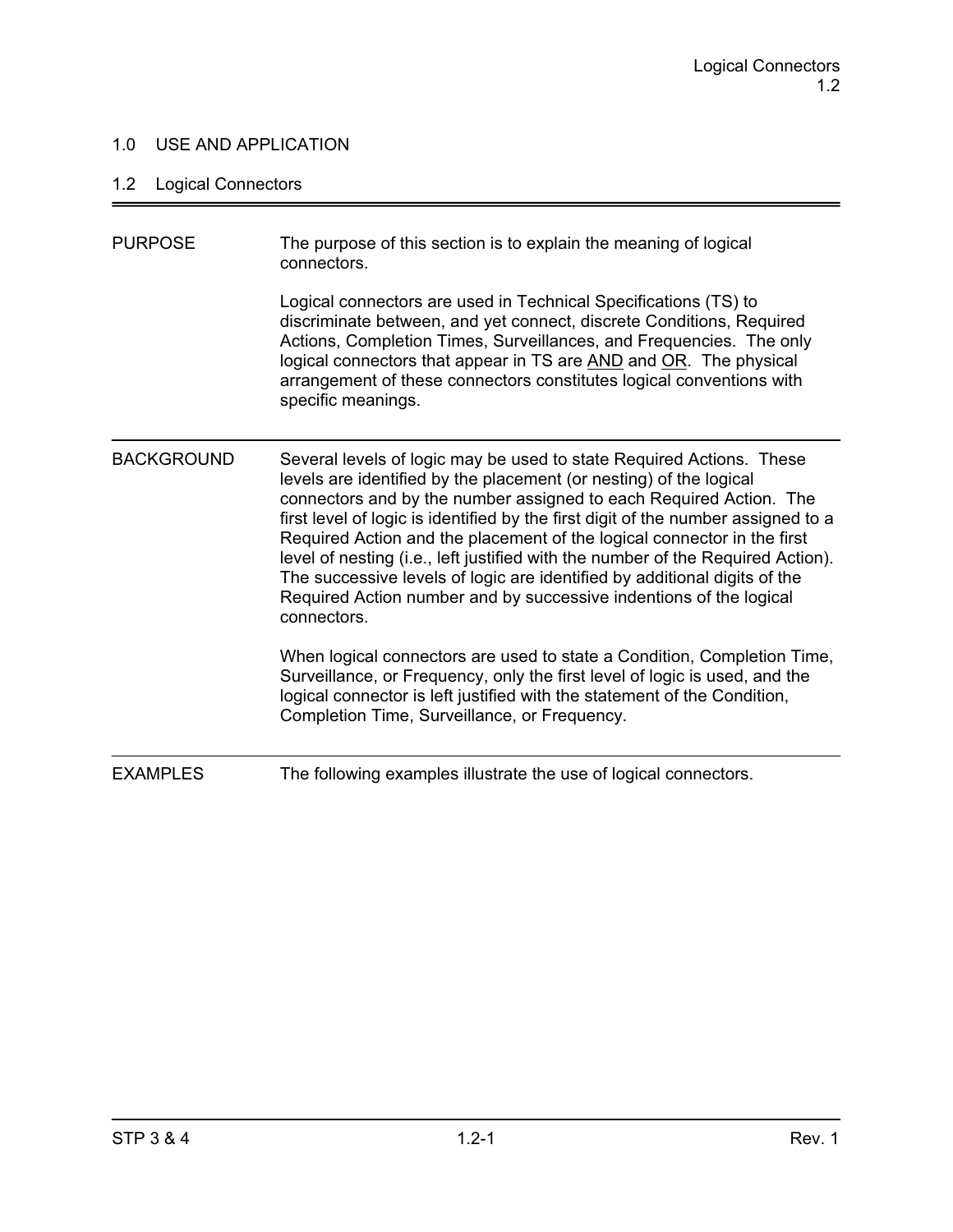## 1.2 Logical Connectors

EXAMPLES EXAMPLE 1.2-1 (continued)

ACTIONS

| <b>CONDITION</b> | <b>REQUIRED ACTION</b>   | <b>COMPLETION TIME</b> |
|------------------|--------------------------|------------------------|
| A. LCO not met.  | A.1 Verify<br><b>AND</b> |                        |
|                  | A.2 Restore              |                        |

In this example, the logical connector AND is used to indicate that, when in Condition A, both Required Actions A.1 and A.2 must be completed.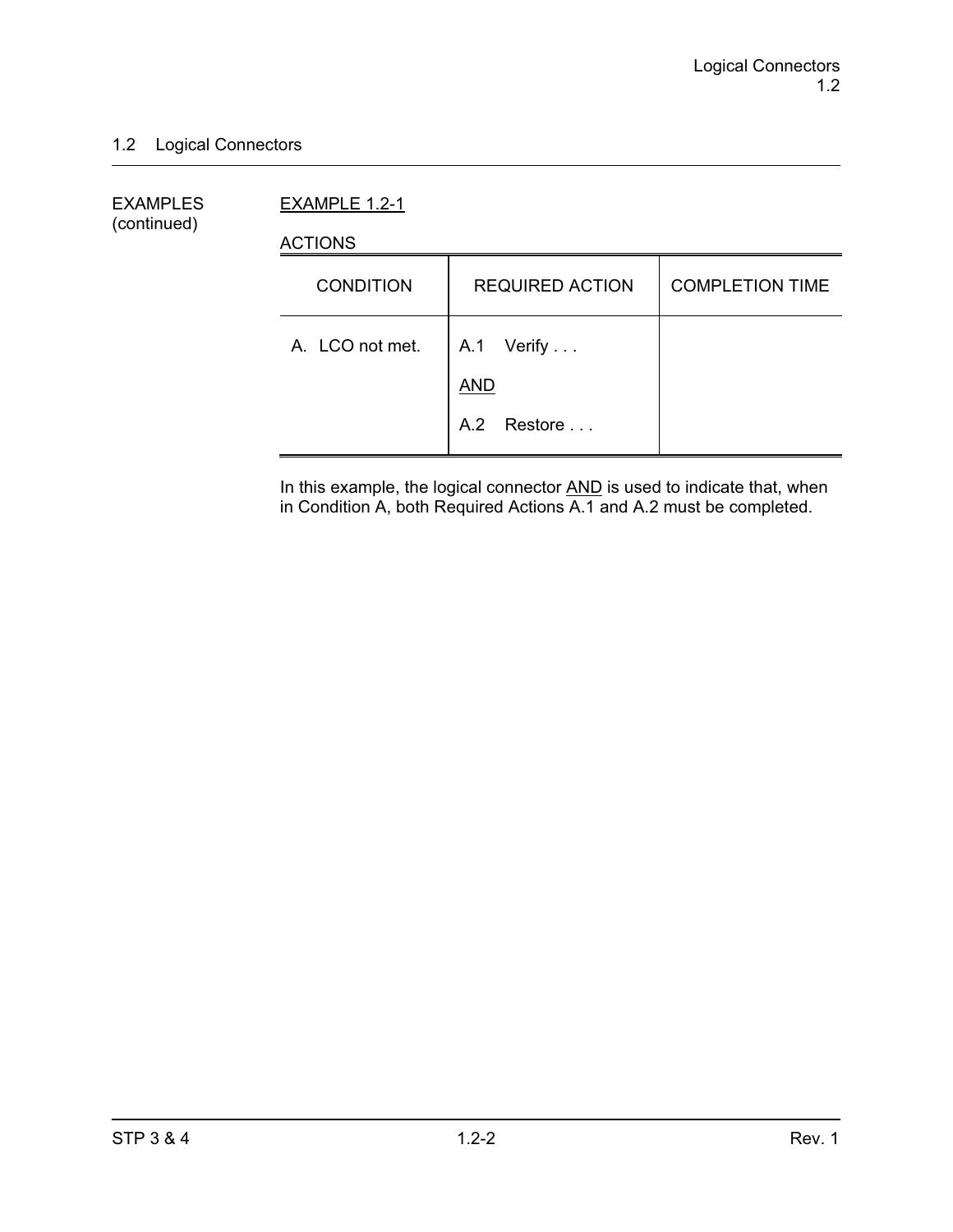#### 1.2 Logical Connectors

(continued)

EXAMPLES EXAMPLE 1.2-2

ACTIONS

| <b>CONDITION</b> | <b>REQUIRED ACTION</b>                                                                                 | <b>COMPLETION TIME</b> |
|------------------|--------------------------------------------------------------------------------------------------------|------------------------|
| A. LCO not met.  | A.1 Trip<br>$OR$<br>A.2.1 Verify<br><b>AND</b><br>A.2.2.1 Reduce<br><u>OR</u><br>A.2.2.2 Perform<br>OR |                        |
|                  | A.3<br>Align                                                                                           |                        |

This example represents a more complicated use of logical connectors. Required Actions A.1, A.2, and A.3 are alternative choices, only one of which must be performed as indicated by the use of the logical connector OR and the left justified placement. Any one of these three Actions may be chosen. If A.2 is chosen, then both A.2.1 and A.2.2 must be performed as indicated by the logical connector AND. Required Action A.2.2 is met by performing A.2.2.1 or A.2.2.2. The indented position of the logical connector OR indicates that A.2.2.1 and A.2.2.2 are alternative choices, only one of which must be performed.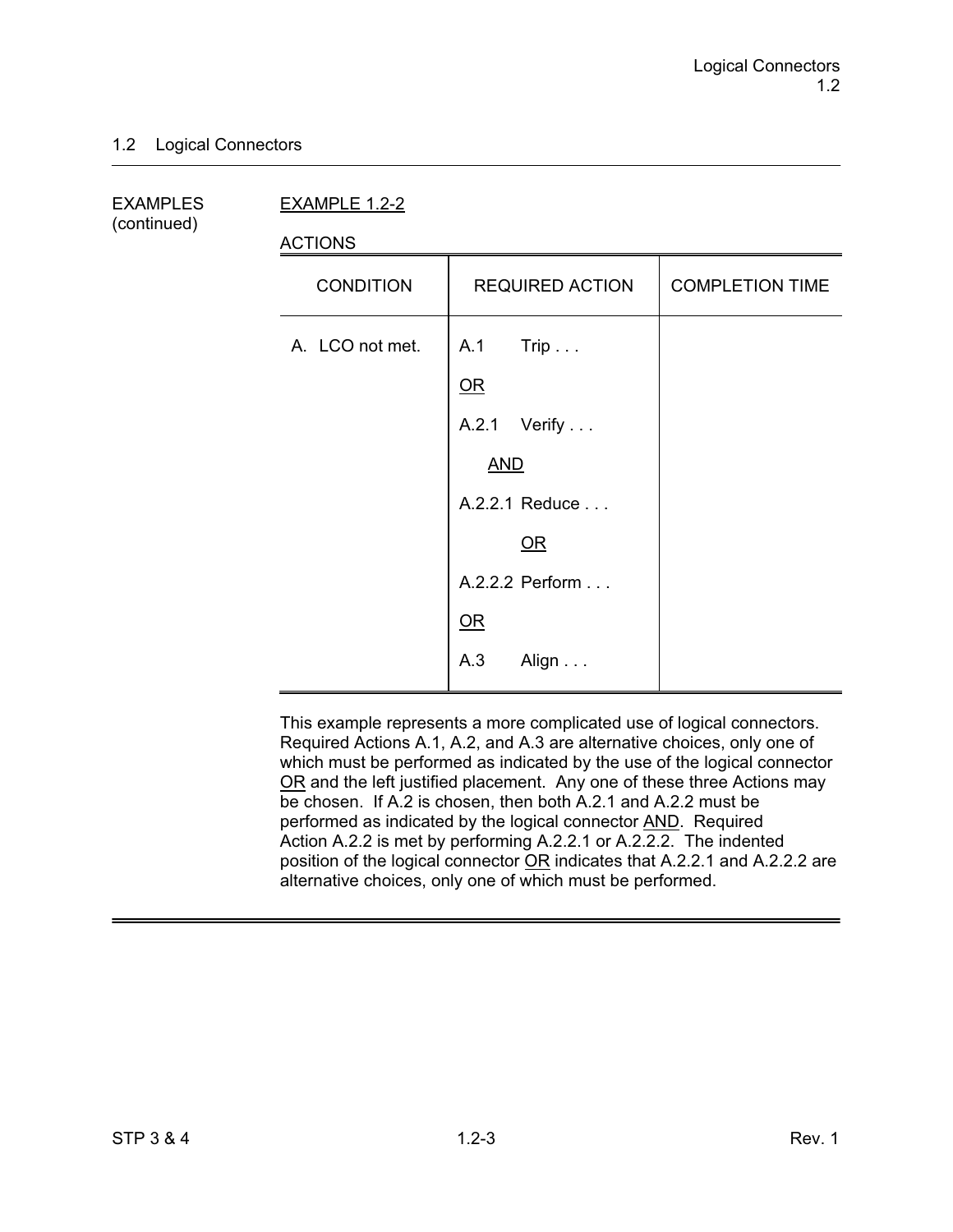## 1.0 USE AND APPLICATION

# 1.3 Completion Times

| <b>PURPOSE</b>     | The purpose of this section is to establish the Completion Time<br>convention and to provide guidance for its use.                                                                                                                                                                                                                                                                                                                                                                                                                                                                                                                                              |
|--------------------|-----------------------------------------------------------------------------------------------------------------------------------------------------------------------------------------------------------------------------------------------------------------------------------------------------------------------------------------------------------------------------------------------------------------------------------------------------------------------------------------------------------------------------------------------------------------------------------------------------------------------------------------------------------------|
| <b>BACKGROUND</b>  | Limiting Conditions for Operation (LCOs) specify minimum requirements<br>for ensuring safe operation of the unit. The ACTIONS associated with an<br>LCO state Conditions that typically describe the ways in which the<br>requirements of the LCO can fail to be met. Specified with each stated<br>Condition are Required Action(s) and Completion Time(s).                                                                                                                                                                                                                                                                                                    |
| <b>DESCRIPTION</b> | The Completion Time is the amount of time allowed for completing a<br>Required Action. It is referenced to the time of discovery of a situation<br>(e.g., inoperable equipment or variable not within limits) that requires<br>entering an ACTIONS Condition unless otherwise specified, providing the<br>unit is in a MODE or specified condition stated in the Applicability of the<br>LCO. Required Actions must be completed prior to the expiration of the<br>specified Completion Time. An ACTIONS Condition remains in effect and<br>the Required Actions apply until the Condition no longer exists or the unit<br>is not within the LCO Applicability. |
|                    | If situations are discovered that require entry into more than one<br>Condition at a time within a single LCO (multiple Conditions), the<br>Required Actions for each Condition must be performed within the<br>associated Completion Time. When in multiple Conditions, separate<br>Completion Times are tracked for each Condition starting from the time of<br>discovery of the situation that required entry into the Condition.                                                                                                                                                                                                                            |
|                    | Once a Condition has been entered, subsequent divisions, subsystems,<br>components, or variables expressed in the Condition, discovered to be<br>inoperable or not within limits, will not result in separate entry into the<br>Condition unless specifically stated. The Required Actions of the<br>Condition continue to apply to each additional failure, with Completion<br>Times based on initial entry into the Condition.                                                                                                                                                                                                                                |
|                    | However, when a subsequent division, subsystem, component, or<br>variable expressed in the Condition is discovered to be inoperable or not<br>within limits, the Completion Time(s) may be extended. To apply this<br>Completion Time extension, two criteria must first be met. The<br>subsequent inoperability:                                                                                                                                                                                                                                                                                                                                               |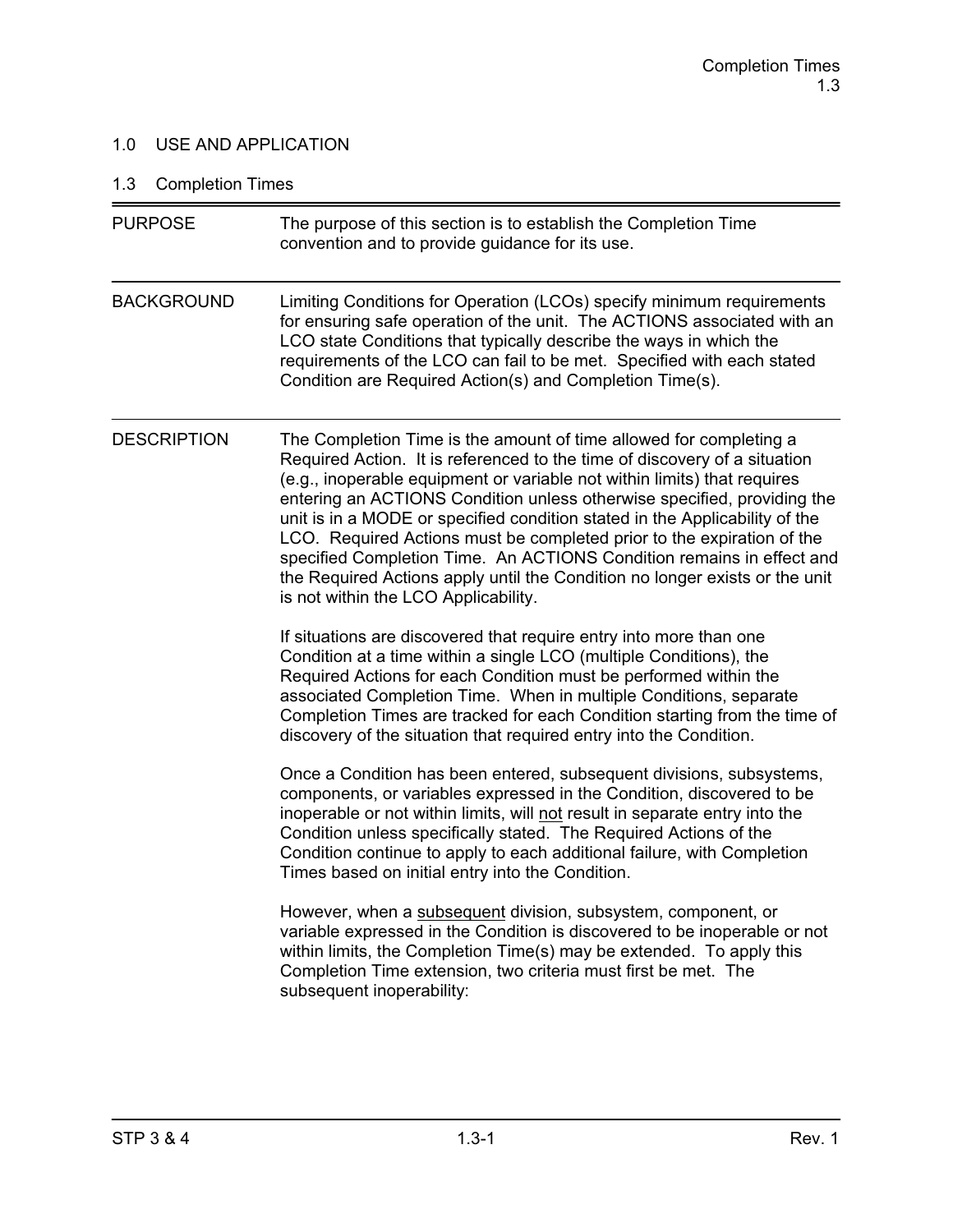| <b>DESCRIPTION</b> |    |                                                                                                                                                                                                                                                                                                                                                                                                                                                                                                                                                                              |
|--------------------|----|------------------------------------------------------------------------------------------------------------------------------------------------------------------------------------------------------------------------------------------------------------------------------------------------------------------------------------------------------------------------------------------------------------------------------------------------------------------------------------------------------------------------------------------------------------------------------|
| (continued)        | a. | Must exist concurrent with the first inoperability; and                                                                                                                                                                                                                                                                                                                                                                                                                                                                                                                      |
|                    | b. | Must remain inoperable or not within limits after the first inoperability<br>is resolved.                                                                                                                                                                                                                                                                                                                                                                                                                                                                                    |
|                    |    | The total Completion Time allowed for completing a Required Action to<br>address the subsequent inoperability shall be limited to the more<br>restrictive of either:                                                                                                                                                                                                                                                                                                                                                                                                         |
|                    | a. | The stated Completion Time, as measured from the initial entry into<br>the Condition, plus an additional 24 hours; or                                                                                                                                                                                                                                                                                                                                                                                                                                                        |
|                    | b. | The stated Completion Time as measured from discovery of the<br>subsequent inoperability.                                                                                                                                                                                                                                                                                                                                                                                                                                                                                    |
|                    |    | The above Completion Time extensions do not apply to those<br>Specifications that have exceptions that allow completely separate re-<br>entry into the Condition (for each division, subsystem, component, or<br>variable expressed in the Condition) and separate tracking of Completion<br>Times based on this re-entry. These exceptions are stated in individual<br>Specifications.                                                                                                                                                                                      |
|                    |    | The above Completion Time extension does not apply to a Completion<br>Time with a modified "time zero." This modified "time zero" may be<br>expressed as a repetitive time (i.e., "once per 8 hours," where the<br>Completion Time is referenced from a previous completion of the<br>Required Action versus the time of Condition entry) or as a time modified<br>by the phrase "from discovery" Example 1.3-3 illustrates one use of<br>this type of Completion Time. The 10 day Completion Time specified for<br>Conditions A and B in Example 1.3-3 may not be extended. |
| <b>EXAMPLES</b>    |    | The following examples illustrate the use of Completion Times with                                                                                                                                                                                                                                                                                                                                                                                                                                                                                                           |

different types of Conditions and changing Conditions.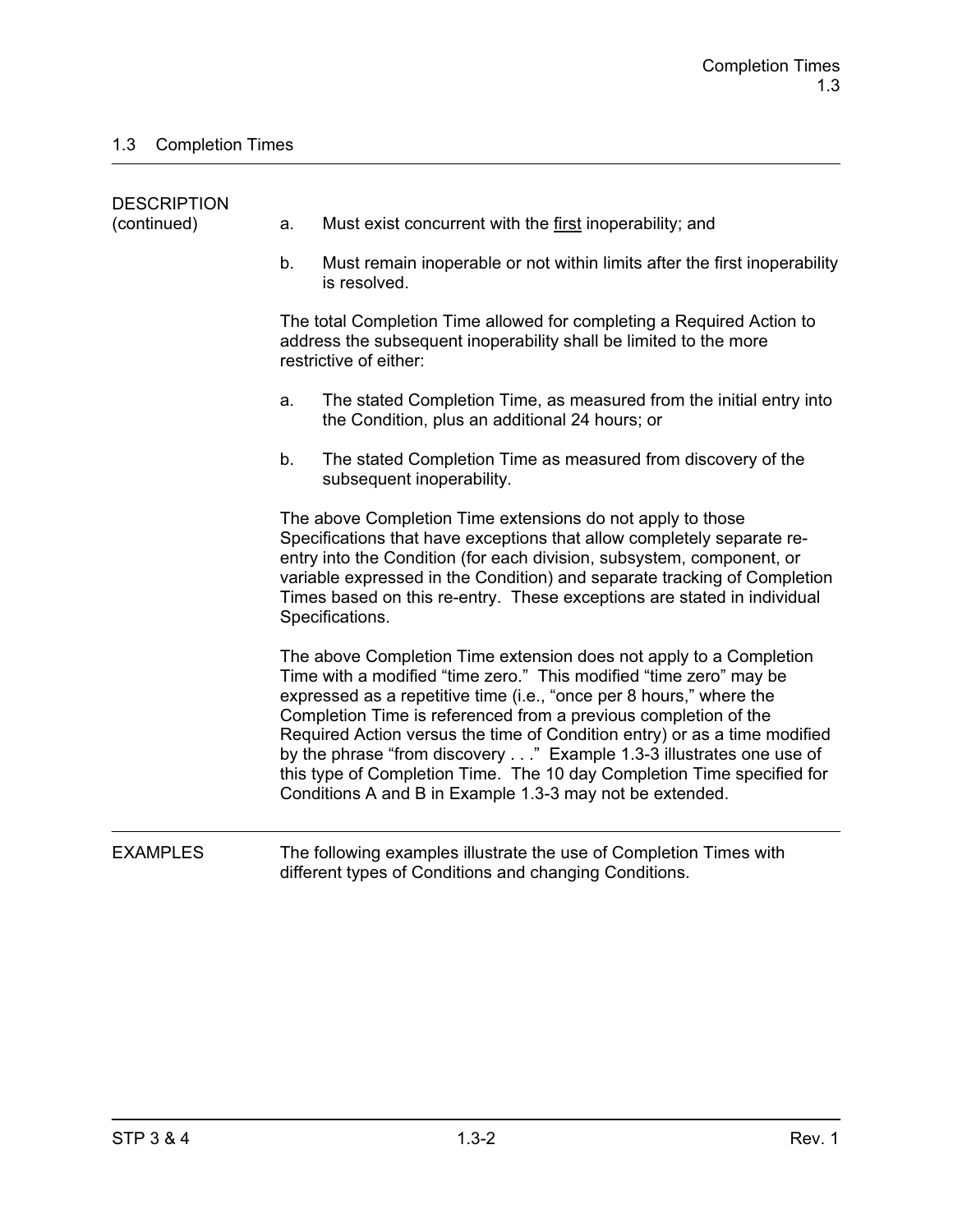(continued)

EXAMPLES EXAMPLE 1.3-1

ACTIONS

| <b>CONDITION</b>                               | <b>REQUIRED ACTION</b>             | <b>COMPLETION TIME</b> |
|------------------------------------------------|------------------------------------|------------------------|
| <b>B.</b> Required<br>Action and<br>associated | Be in MODE 3.<br>B 1<br><b>AND</b> | 12 hours               |
| Completion<br>Time not met.                    | B.2 Be in MODE 4.                  | 36 hours               |

Condition B has two Required Actions. Each Required Action has its own separate Completion Time. Each Completion Time is referenced to the time that Condition B is entered.

The Required Actions of Condition B are to be in MODE 3 within 12 hours AND in MODE 4 within 36 hours. A total of 12 hours is allowed for reaching MODE 3 and a total of 36 hours (not 48 hours) is allowed for reaching MODE 4 from the time that Condition B was entered. If MODE 3 is reached within 6 hours, the time allowed for reaching MODE 4 is the next 30 hours because the total time allowed for reaching MODE 4 is 36 hours.

If Condition B is entered while in MODE 3, the time allowed for reaching MODE 4 is the next 36 hours.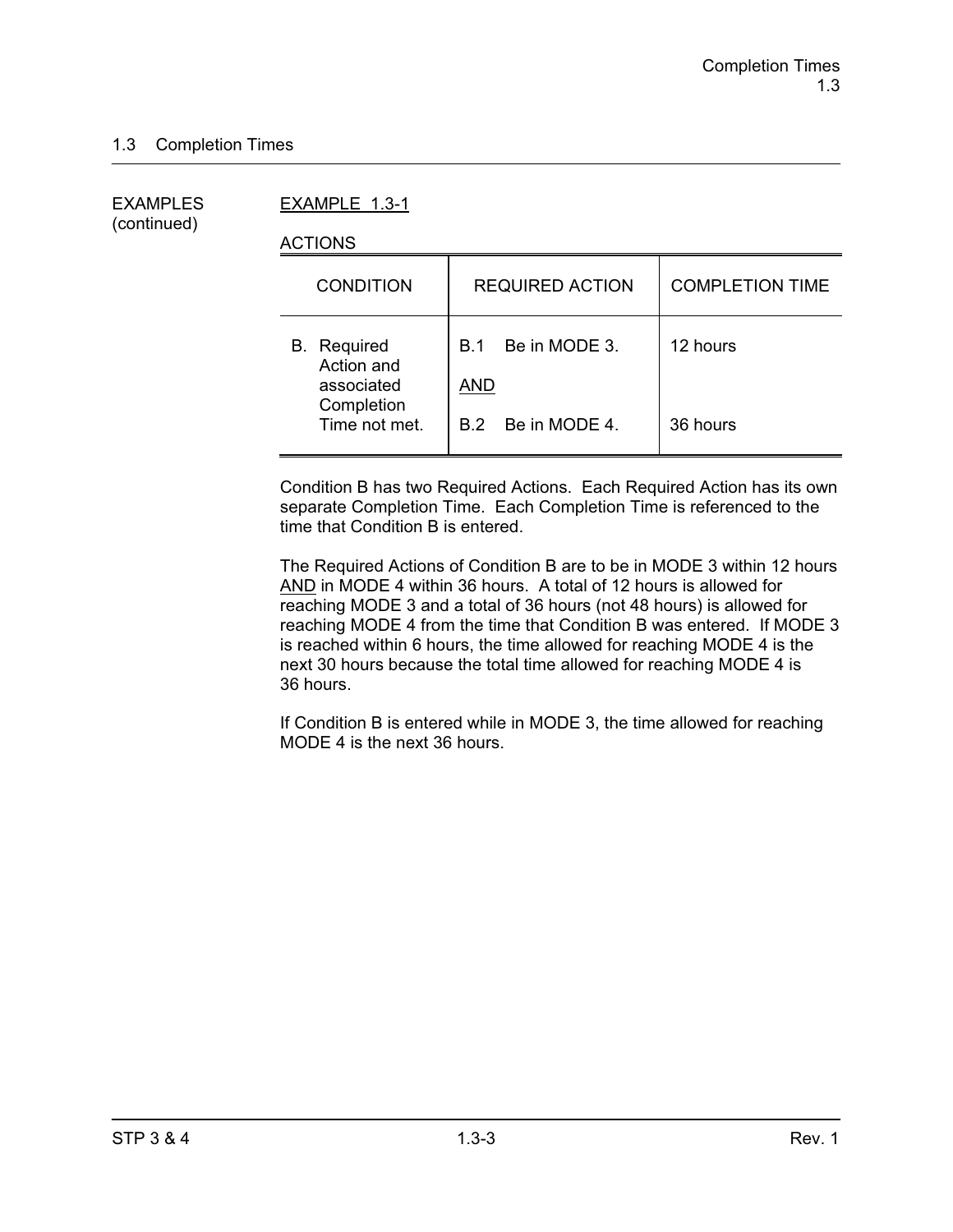(continued)

EXAMPLES EXAMPLE 1.3-2

ACTIONS

| <b>CONDITION</b>                                                              | <b>REQUIRED ACTION</b>                                  | <b>COMPLETION TIME</b> |
|-------------------------------------------------------------------------------|---------------------------------------------------------|------------------------|
| A. One pump<br>inoperable.                                                    | A.1<br>Restore pump to<br><b>OPERABLE</b><br>status.    | 7 days                 |
| <b>B.</b> Required<br>Action and<br>associated<br>Completion<br>Time not met. | Be in MODE 3.<br>B.1<br><b>AND</b><br>B.2 Be in MODE 4. | 12 hours<br>36 hours   |

When a pump is declared inoperable, Condition A is entered. If the pump is not restored to OPERABLE status within 7 days, Condition B is also entered and the Completion Time clocks for Required Actions B.1 and B.2 start. If the inoperable pump is restored to OPERABLE status after Condition B is entered, Condition A and B are exited, and therefore, the Required Actions of Condition B may be terminated.

When a second pump is declared inoperable while the first pump is still inoperable, Condition A is not re-entered for the second pump. LCO 3.0.3 is entered, since the ACTIONS do not include a Condition for more than one inoperable pump. The Completion Time clock for Condition A does not stop after LCO 3.0.3 is entered, but continues to be tracked from the time Condition A was initially entered.

While in LCO 3.0.3, if one of the inoperable pumps is restored to OPERABLE status and the Completion Time for Condition A has not expired, LCO 3.0.3 may be exited and operation continued in accordance with Condition A.

While in LCO 3.0.3, if one of the inoperable pumps is restored to OPERABLE status and the Completion Time for Condition A has expired, LCO 3.0.3 may be exited and operation continued in accordance with Condition B. The Completion Time for Condition B is tracked from the time the Condition A Completion Time expired.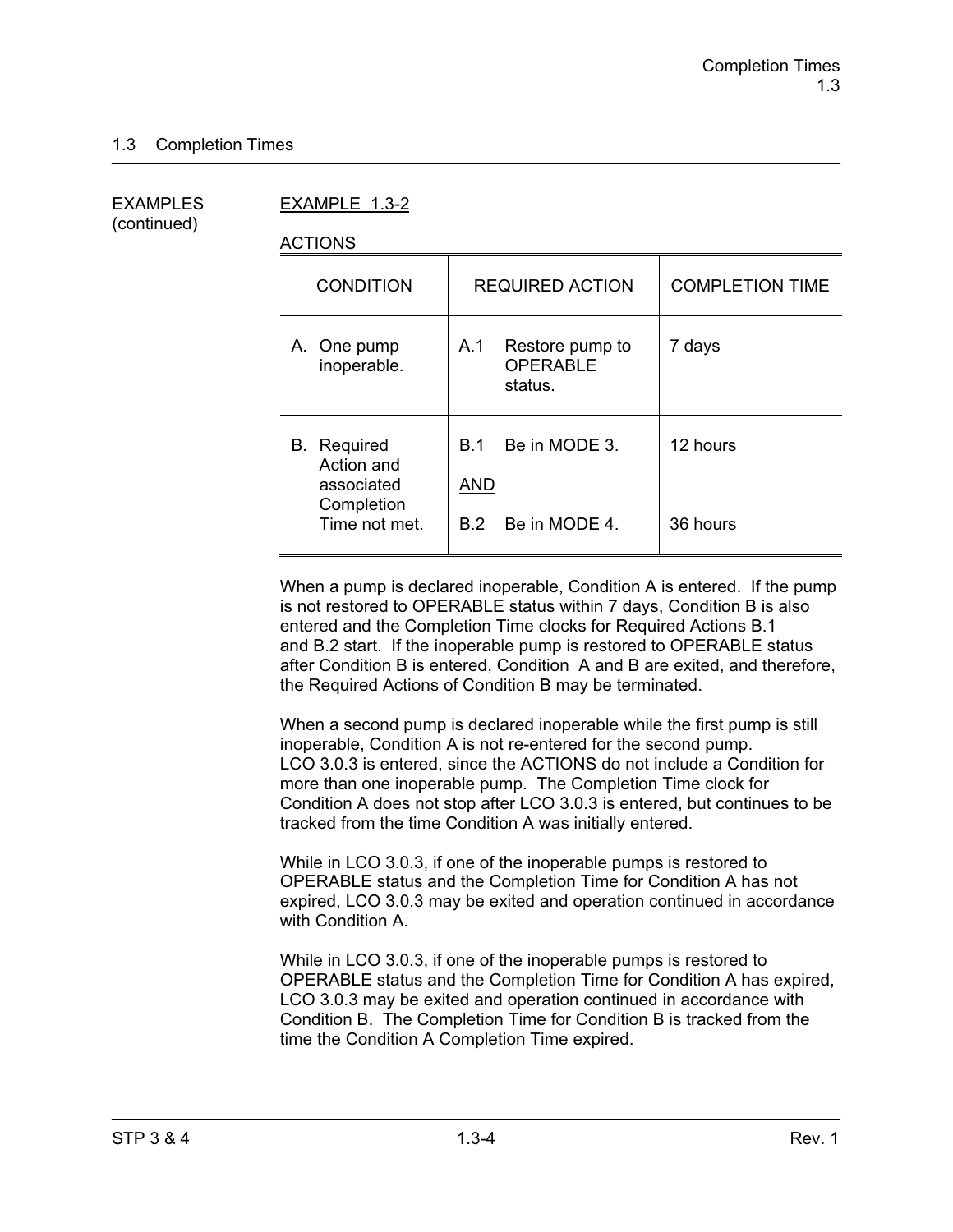#### EXAMPLES EXAMPLE 1.3-2 (continued)

On restoring one of the pumps to OPERABLE status, the Condition A Completion Time is not reset, but continues from the time the first pump was declared inoperable. This Completion Time may be extended if the pump restored to OPERABLE status was the first inoperable pump. A 24 hour extension to the stated 7 days is allowed, provided this does not result in the second pump being inoperable for > 7 days.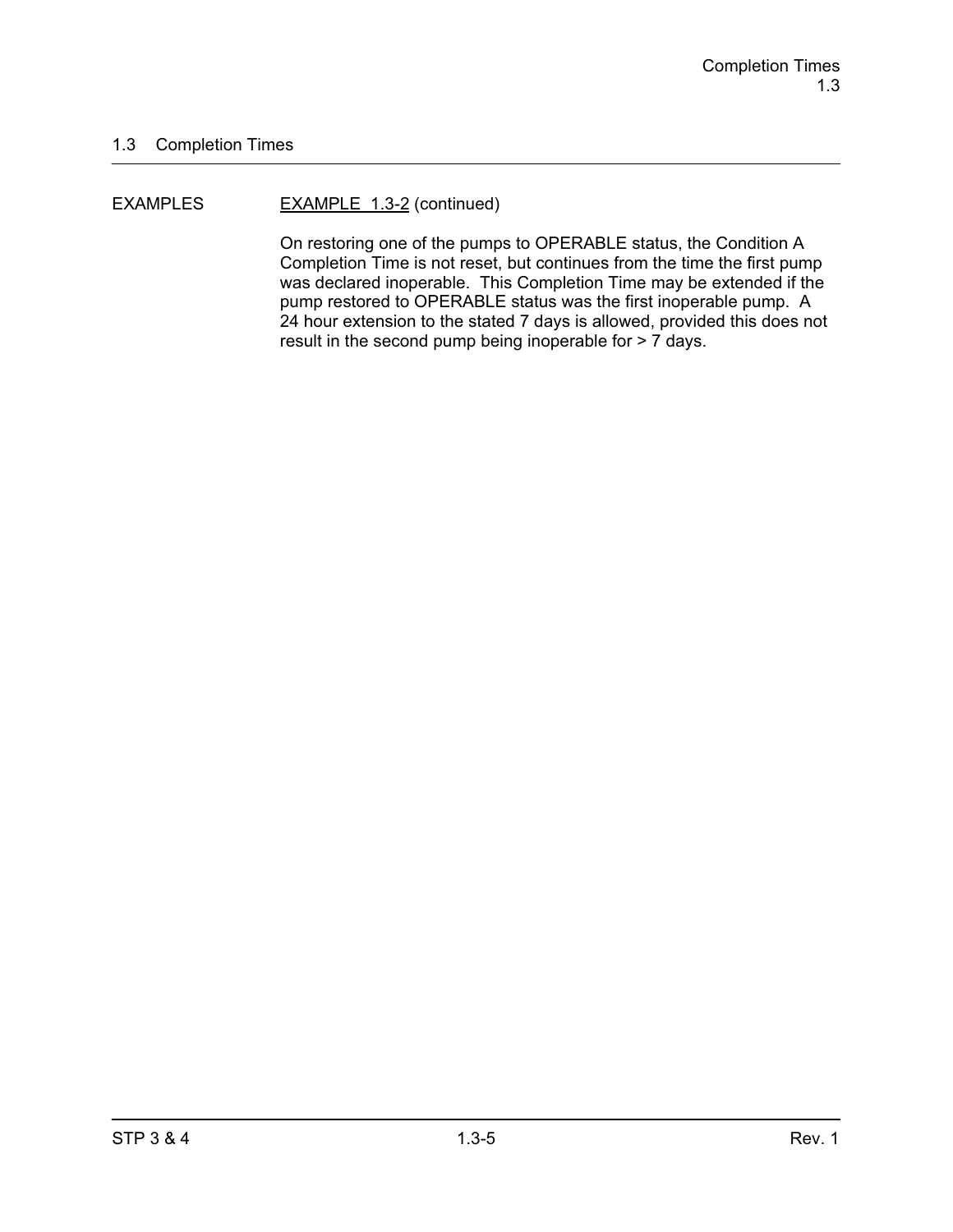| EXAMPLES    |
|-------------|
| (continued) |

EXAMPLE 1.3-3

ACTIONS

| <b>CONDITION</b>                                                                                                              | <b>REQUIRED ACTION</b>                                                                                                                                                | <b>COMPLETION TIME</b>                                                            |
|-------------------------------------------------------------------------------------------------------------------------------|-----------------------------------------------------------------------------------------------------------------------------------------------------------------------|-----------------------------------------------------------------------------------|
| A. One<br><b>Function X</b><br>subsystem<br>inoperable.                                                                       | A.1<br>Restore<br><b>Function X</b><br>subsystem to<br><b>OPERABLE</b><br>status.                                                                                     | 7 days<br><b>AND</b><br>10 days from<br>discovery of failure<br>to meet the LCO   |
| B. One<br><b>Function Y</b><br>subsystem<br>inoperable.                                                                       | B.1<br>Restore<br><b>Function Y</b><br>subsystem to<br><b>OPERABLE</b><br>status.                                                                                     | 72 hours<br><b>AND</b><br>10 days from<br>discovery of failure<br>to meet the LCO |
| C. One<br><b>Function X</b><br>subsystem<br>inoperable.<br><b>AND</b><br>One<br><b>Function Y</b><br>subsystem<br>inoperable. | C.1<br>Restore<br>Function X<br>subsystem to<br><b>OPERABLE</b><br>status.<br>OR<br>C.2<br>Restore<br><b>Function Y</b><br>subsystem to<br><b>OPERABLE</b><br>status. | 72 hours<br>72 hours                                                              |

When one Function X subsystem and one Function Y subsystem are inoperable, Condition A and Condition B are concurrently applicable. The Completion Times for Condition A and Condition B are tracked separately for each subsystem, starting from the time each subsystem was declared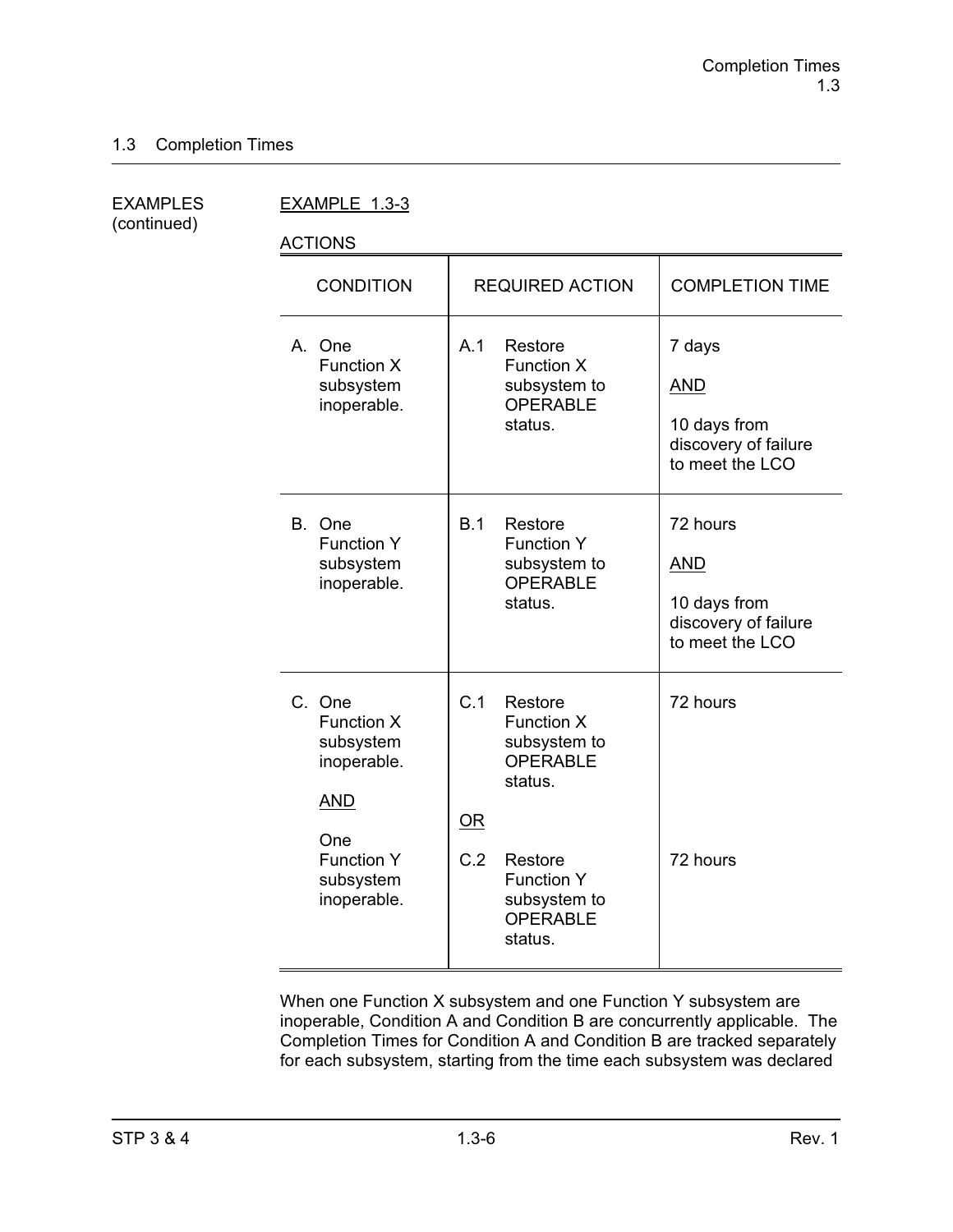#### EXAMPLES EXAMPLE 1.3-3 (continued)

inoperable and the Condition was entered. A separate Completion Time is established for Condition C and tracked from the time the second subsystem was declared inoperable (i.e., the time the situation described in Condition C was discovered).

If Required Action C.2 is completed within the specified Completion Time, Conditions B and C are exited. If the Completion Time for Required Action A.1 has not expired, operation may continue in accordance with Condition A. The remaining Completion Time in Condition A is measured from the time the affected subsystem was declared inoperable (i.e., initial entry into Condition A).

The Completion Times of Conditions A and B are modified by a logical connector, with a separate 10 day Completion Time measured from the time it was discovered the LCO was not met. In this example, without the separate Completion Time, it would be possible to alternate between Conditions A, B, and C in such a manner that operation could continue indefinitely without ever restoring systems to meet the LCO. The separate Completion Time modified by the phrase "from discovery of failure to meet the LCO" is designed to prevent indefinite continued operation while not meeting the LCO. This Completion Time allows for an exception to the normal "time zero" for beginning the Completion Time "clock". In this instance, the Completion Time "time zero" is specified as commencing at the time the LCO was initially not met, instead of at the time the associated Condition was entered.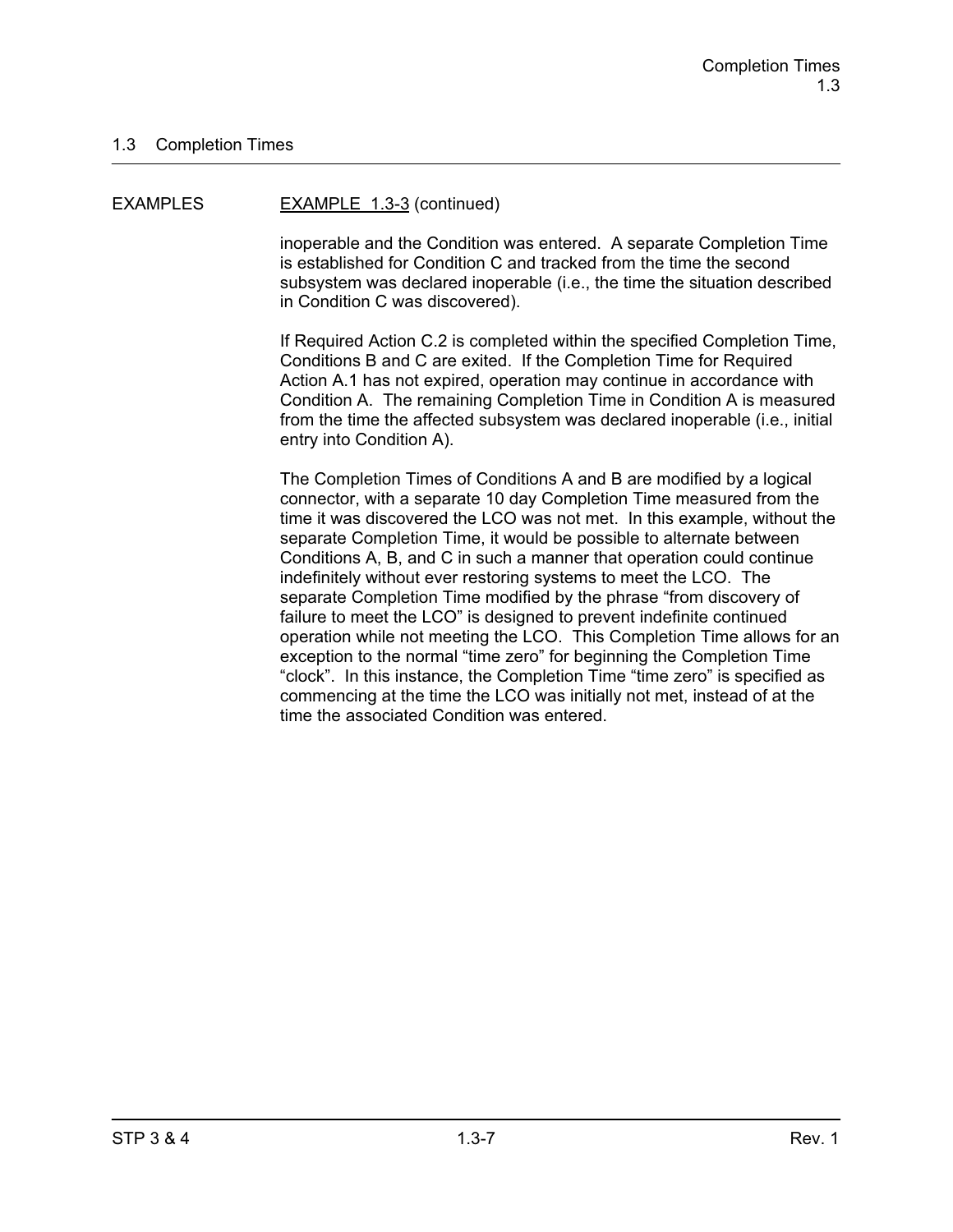**EXAMPLES** (continued)

| EXAMPLES    | EXAMPLE 1.3-4                                                |                   |                                            |                        |
|-------------|--------------------------------------------------------------|-------------------|--------------------------------------------|------------------------|
| (continued) | <b>ACTIONS</b>                                               |                   |                                            |                        |
|             | <b>CONDITION</b>                                             |                   | <b>REQUIRED ACTION</b>                     | <b>COMPLETION TIME</b> |
|             | A. One or more<br>valves<br>inoperable.                      | A.1               | Restore valve(s)<br>to OPERABLE<br>status. | 4 hours                |
|             | <b>B.</b> Required<br>Action and<br>associated<br>Completion | B.1<br><b>AND</b> | Be in MODE 3.                              | 12 hours               |
|             | Time not met.                                                | B.2               | Be in MODE 4.                              | 36 hours               |

A single Completion Time is used for any number of valves inoperable at the same time. The Completion Time associated with Condition A is based on the initial entry into Condition A and is not tracked on a per valve basis. Declaring subsequent valves inoperable, while Condition A is still in effect, does not trigger the tracking of separate Completion Times.

Once one of the valves has been restored to OPERABLE status, the Condition A Completion Time is not reset, but continues from the time the first valve was declared inoperable. The Completion Time may be extended if the valve restored to OPERABLE status was the first inoperable valve. The Condition A Completion Time may be extended for up to 4 hours provided this does not result in any subsequent valve being inoperable for > 4 hours.

If the Completion Time of 4 hours (plus the extensions) expires while one or more valves are still inoperable, Condition B is entered.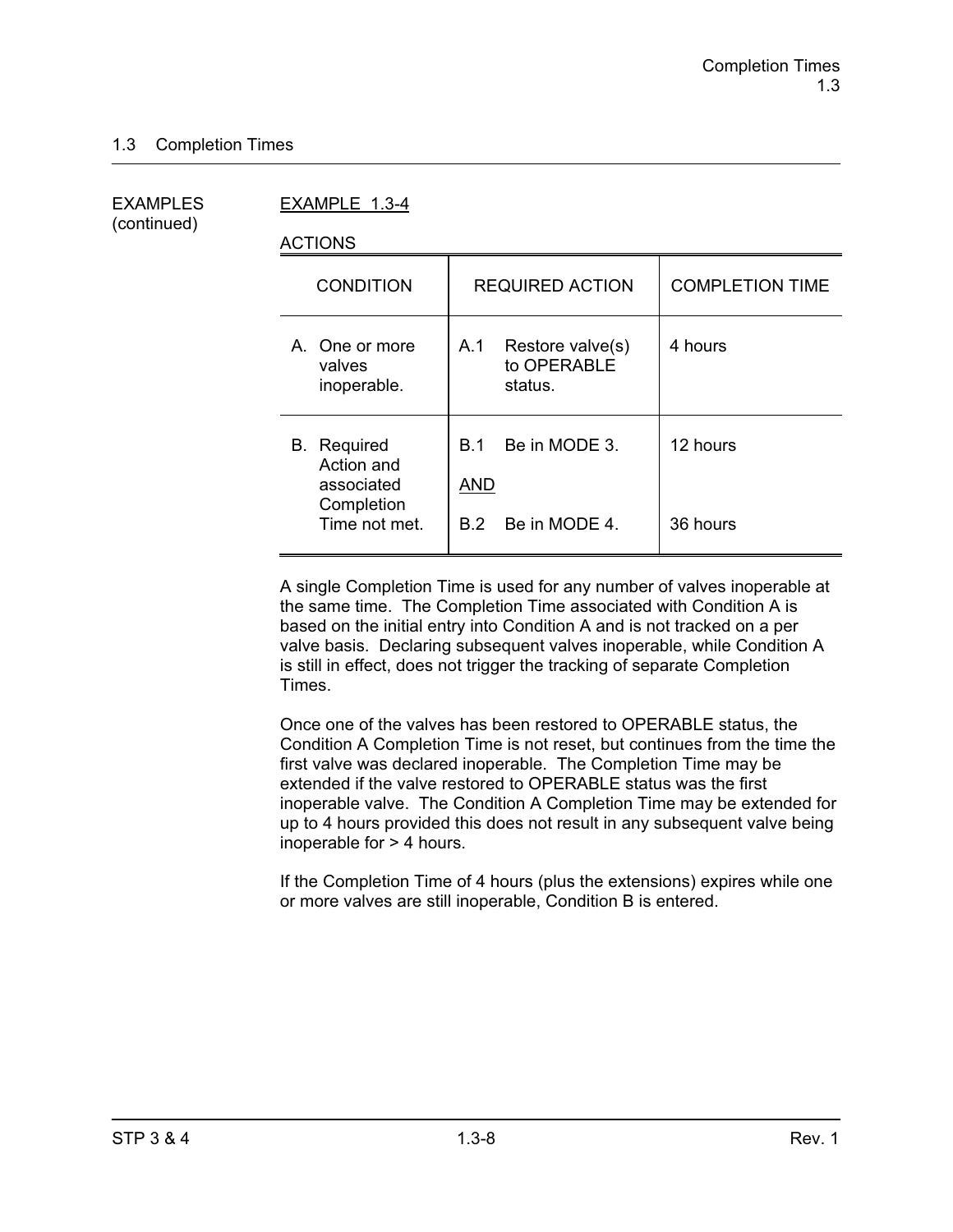# (continued)

#### EXAMPLES EXAMPLE 1.3-5

ACTIONS

 ---------------------------------------------NOTE-------------------------------------------- Separate Condition entry is allowed for each inoperable valve.

--------------------------------------------------------------------------------------------------

| <b>CONDITION</b>                                         | <b>REQUIRED ACTION</b>                                | <b>COMPLETION TIME</b> |
|----------------------------------------------------------|-------------------------------------------------------|------------------------|
| A. One or more<br>valves<br>inoperable.                  | A 1<br>Restore valve to<br><b>OPERABLE</b><br>status. | 4 hours                |
| Required<br>В.<br>Action and<br>associated<br>Completion | Be in MODE 3.<br>B 1<br>AND                           | 12 hours               |
| Time not met.                                            | Be in MODE 4.<br>B 2                                  | 36 hours               |

The Note above the ACTIONS Table is a method of modifying how the Completion Time is tracked. If this method of modifying how the Completion Time is tracked was applicable only to a specific Condition, the Note would appear in that Condition, rather than at the top of the ACTIONS Table.

The Note allows Condition A to be entered separately for each inoperable valve, and Completion Times tracked on a per valve basis. When a valve is declared inoperable, Condition A is entered and its Completion Time starts. If subsequent valves are declared inoperable, Condition A is entered for each valve and separate Completion Times start and are tracked for each valve.

If the Completion Time associated with a valve in Condition A expires, Condition B is entered for that valve. If the Completion Times associated with subsequent valves in Condition A expire, Condition B is entered separately for each valve and separate Completion Times start and are tracked for each valve. If a valve that caused entry into Condition B is restored to OPERABLE status, Condition B is exited for that valve.

Since the Note in this example allows multiple Condition entry and tracking of separate Completion Times, Completion Time extensions do not apply.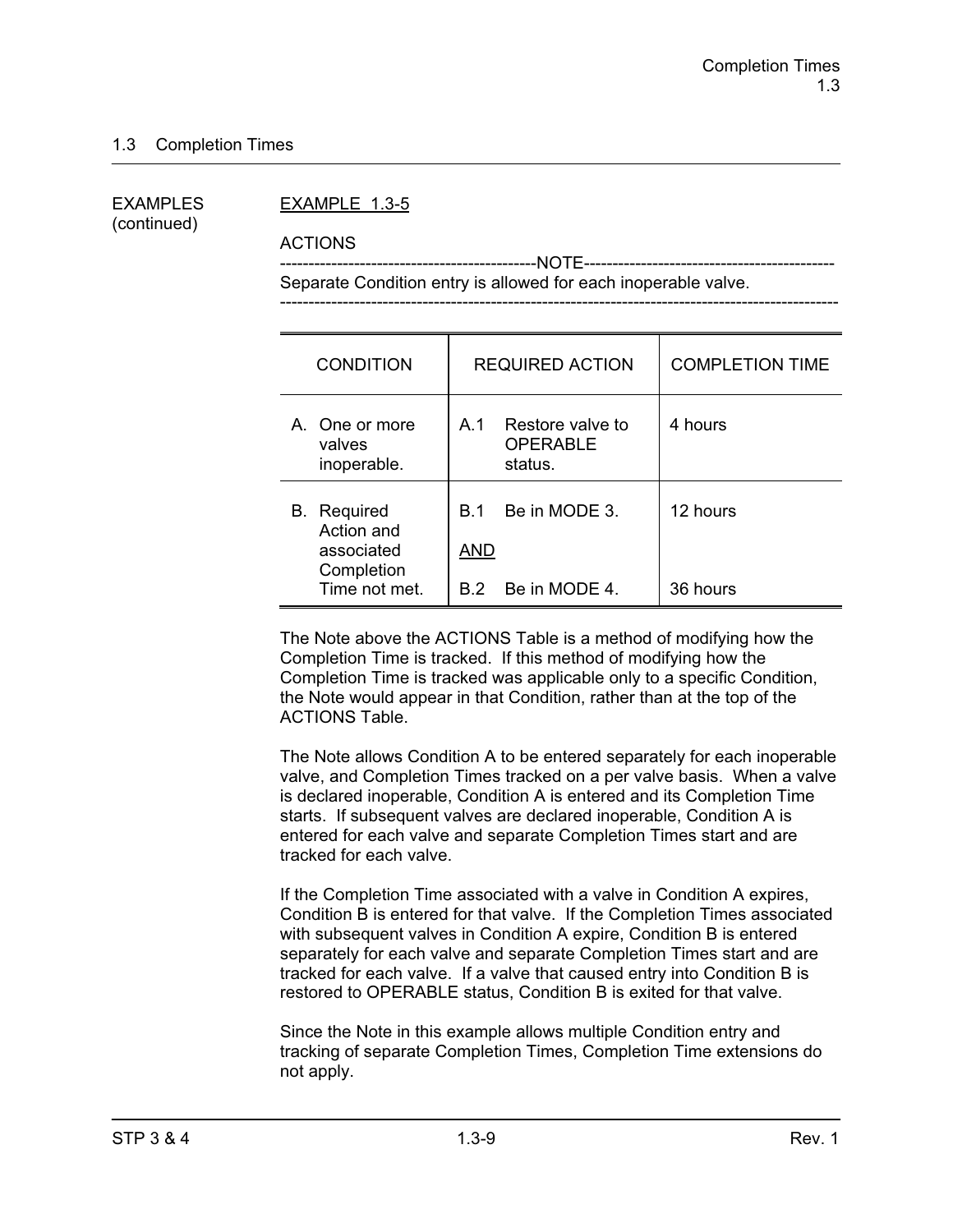(continued)

EXAMPLES EXAMPLE 1.3-6

ACTIONS

| <b>CONDITION</b>                                                              | <b>REQUIRED ACTION</b>                                                  | <b>COMPLETION TIME</b> |
|-------------------------------------------------------------------------------|-------------------------------------------------------------------------|------------------------|
| A. One channel<br>inoperable.                                                 | A.1<br>Perform<br>SR 3.x.x.x.                                           | Once per 8 hours       |
|                                                                               | $OR$<br>A.2<br>Reduce<br><b>THERMAL</b><br>POWER to<br>$\leq 50\%$ RTP. | 8 hours                |
| <b>B.</b> Required<br>Action and<br>associated<br>Completion<br>Time not met. | Be in MODE 3.<br><b>B.1</b>                                             | 12 hours               |

Entry into Condition A offers a choice between Required Action A.1 or A.2. Required Action A.1 has a "once per" Completion Time, which qualifies for the 25% extension, per SR 3.0.2, to each performance after the initial performance. The initial 8 hour interval of Required Action A.1 is entered and the initial performance of Required Action A.1 must be completed within the first 8 hour interval. If Required Action A.1 is followed and the Required Action is not met within the Completion Time (plus the extension allowed by SR 3.0.2), Condition B is entered. If Required Action A.2 is followed and the Completion Time of 8 hours is not met, Condition B is entered.

If after entry into Condition B, Required Action A.1 or A.2 is met, Condition B is exited and operation may then continue in Condition A.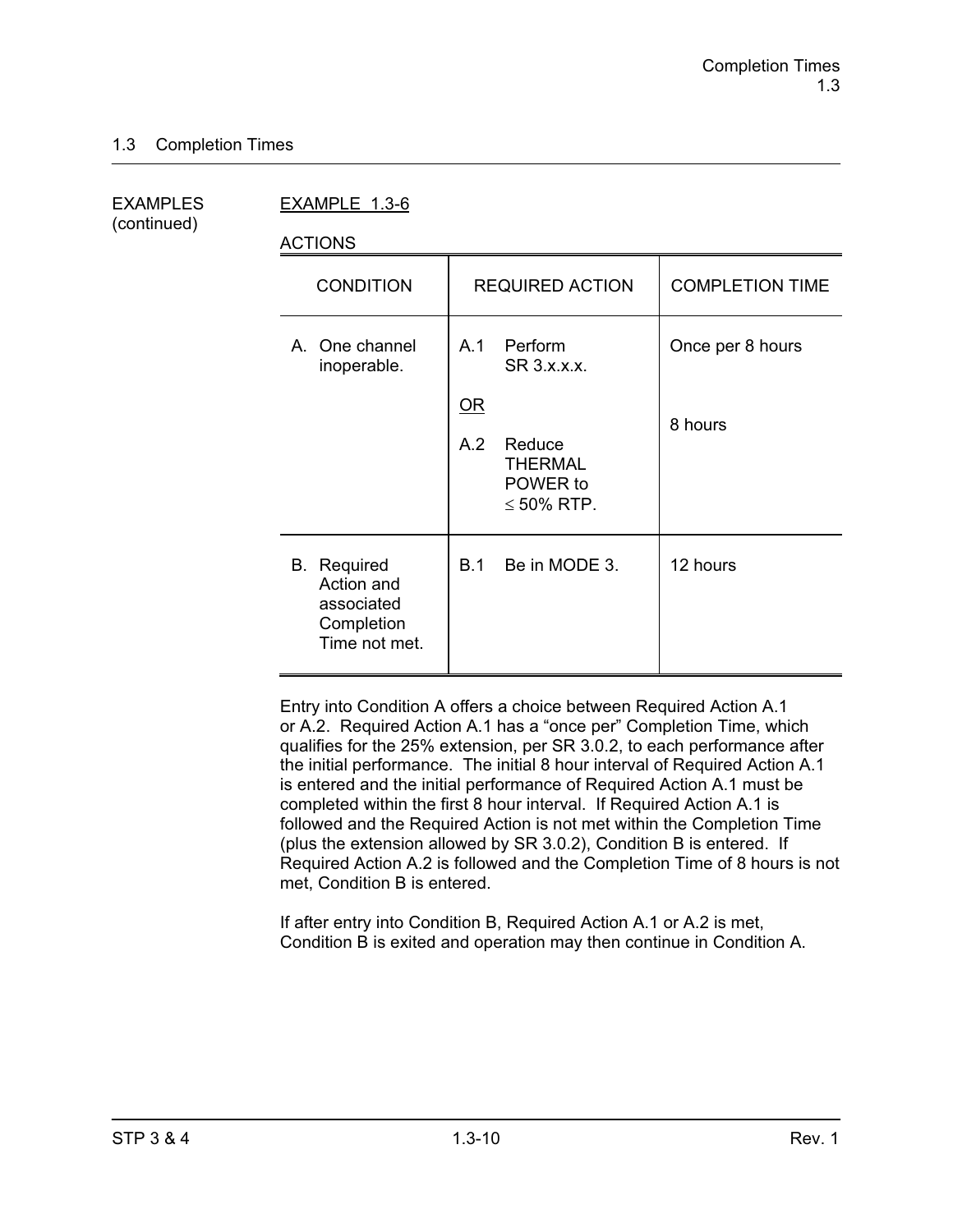| EXAMPLES    |  |
|-------------|--|
| (continued) |  |

EXAMPLE 1.3-7

ACTIONS

| <b>CONDITION</b>                                                              | <b>REQUIRED ACTION</b>                                                     | <b>COMPLETION TIME</b>                                 |
|-------------------------------------------------------------------------------|----------------------------------------------------------------------------|--------------------------------------------------------|
| A. One<br>subsystem<br>inoperable.                                            | A.1<br>Verify affected<br>subsystem<br>isolated.                           | 1 hour<br><b>AND</b><br>Once per 8 hours<br>thereafter |
|                                                                               | <u>AND</u><br>A.2<br>Restore<br>subsystem to<br><b>OPERABLE</b><br>status. | 72 hours                                               |
| <b>B.</b> Required<br>Action and<br>associated<br>Completion<br>Time not met. | Be in MODE 3.<br>B.1<br><b>AND</b><br>Be in MODE 4.<br>B.2                 | 12 hours<br>36 hours                                   |

Required Action A.1 has two Completion Times. The 1 hour Completion Time begins at the time the Condition is entered and each "Once per 8 hours thereafter" interval begins upon performance of Required Action A<sub>1</sub>

If after Condition A is entered, Required Action A.1 is not met within either the initial 1 hour or any subsequent 8 hour interval from the previous performance (plus the extension allowed by SR 3.0.2), Condition B is entered. The Completion Time clock for Condition A does not stop after Condition B is entered, but continues from the time Condition A was initially entered. If Required Action A.1 is met after Condition B is entered, Condition B is exited and operation may continue in accordance with Condition A, provided the Completion Time for Required Action A.2 has not expired.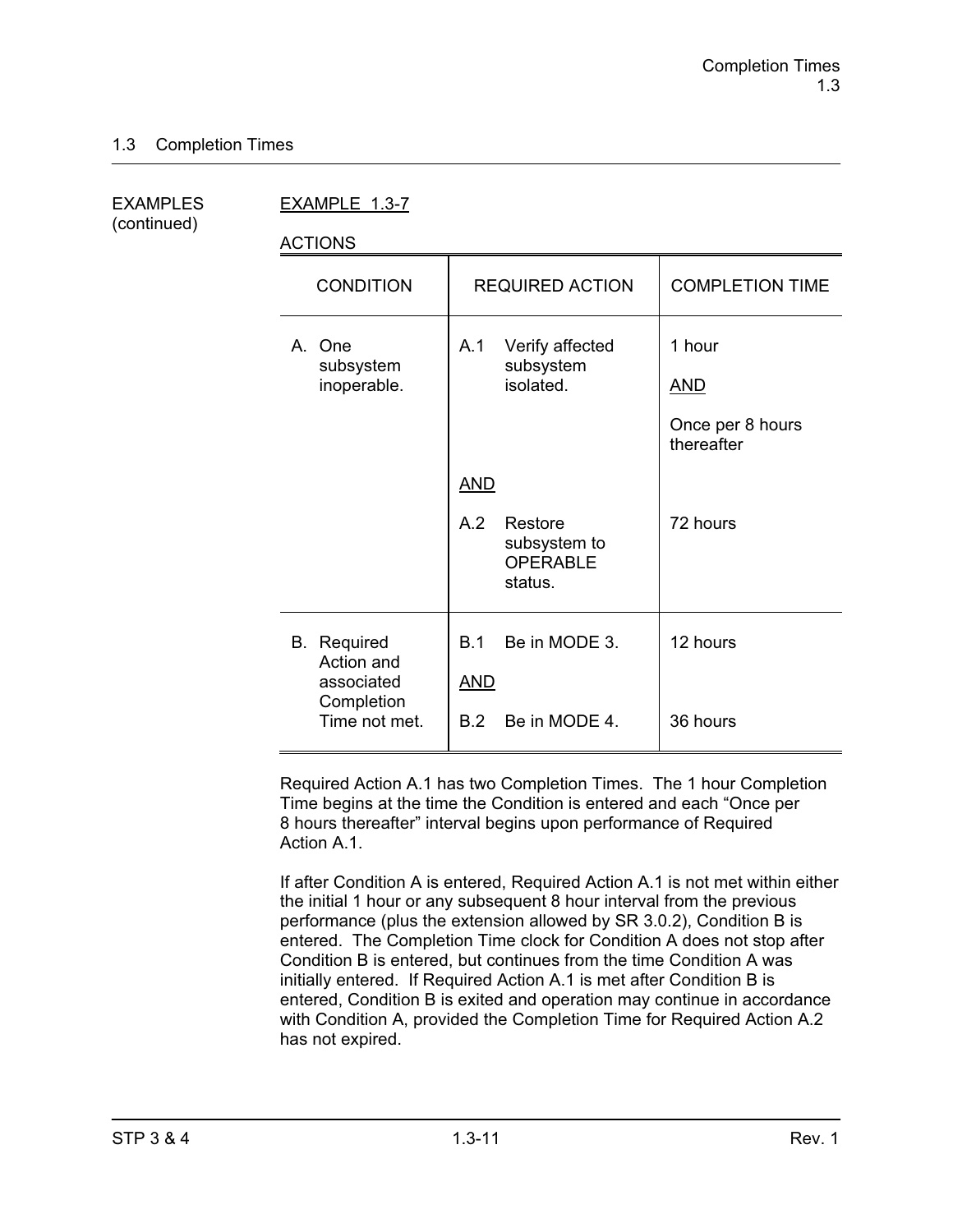$\overline{a}$ 

## 1.3 Completion Times

| <b>IMMEDIATE</b>  | When "Immediately" is used as a Completion Time, the Required Action |
|-------------------|----------------------------------------------------------------------|
| <b>COMPLETION</b> | should be pursued without delay and in a controlled manner.          |
| <b>TIME</b>       |                                                                      |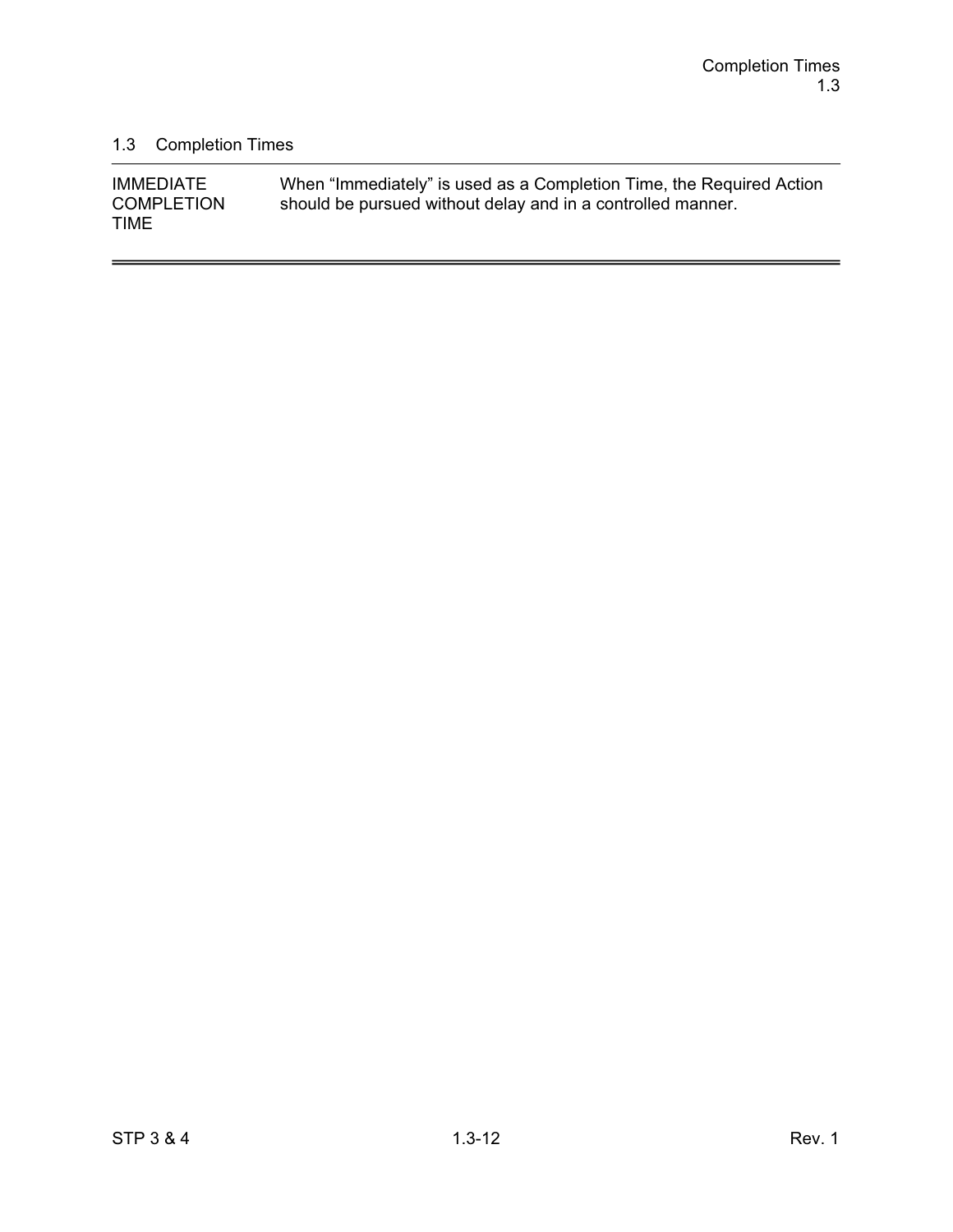## 1.0 USE AND APPLICATION

# 1.4 Frequency

| <b>PURPOSE</b>     | The purpose of this section is to define the proper use and application of<br>Frequency requirements.                                                                                                                                                                                                                                                                                                                                                                                                                                         |  |  |
|--------------------|-----------------------------------------------------------------------------------------------------------------------------------------------------------------------------------------------------------------------------------------------------------------------------------------------------------------------------------------------------------------------------------------------------------------------------------------------------------------------------------------------------------------------------------------------|--|--|
| <b>DESCRIPTION</b> | Each Surveillance Requirement (SR) has a specified Frequency in which<br>the Surveillance must be met in order to meet the associated LCO. An<br>understanding of the correct application of the specified Frequency is<br>necessary for compliance with the SR.                                                                                                                                                                                                                                                                              |  |  |
|                    | The "specified Frequency" is referred to throughout this section and each<br>of the Specifications of Section 3.0, Surveillance Requirement (SR)<br>Applicability. The "specified Frequency" consists of the requirements of<br>the Frequency column of each SR, as well as certain Notes in the<br>Surveillance column that modify performance requirements.                                                                                                                                                                                 |  |  |
|                    | Sometimes special situations dictate when the requirements of a<br>Surveillance are to be met. They are "otherwise stated" conditions<br>allowed by SR 3.0.1. They may be stated as clarifying Notes in the<br>Surveillance, as part of the Surveillance, or both. Example 1.4-4<br>discusses these special situations.                                                                                                                                                                                                                       |  |  |
|                    | Situations where a Surveillance could be required (i.e., its Frequency<br>could expire), but where it is not possible or not desired that it be<br>performed until sometime after the associated LCO is within its<br>Applicability, represent potential SR 3.0.4 conflicts. To avoid these<br>conflicts, the SR (i.e., the Surveillance or the Frequency) is stated such<br>that it is only "required" when it can be and should be performed. With an<br>SR satisfied, SR 3.0.4 imposes no restriction.                                     |  |  |
|                    | The use of "met" or "performed" in these instances conveys specified<br>meanings. A Surveillance is "met" only when the acceptance criteria are<br>satisfied. Known failure of the requirements of a Surveillance, even<br>without a Surveillance specifically being "performed," constitutes a<br>Surveillance not "met." "Performance" refers only to the requirement to<br>specifically determine the ability to meet the acceptance criteria.<br>SR 3.0.4 restrictions would not apply if both the following conditions are<br>satisfied: |  |  |
|                    | The Surveillance is not required to be performed; and<br>a.                                                                                                                                                                                                                                                                                                                                                                                                                                                                                   |  |  |
|                    | The Surveillance is not required to be met or, even if required to be<br>b.<br>met, is not known to be failed.                                                                                                                                                                                                                                                                                                                                                                                                                                |  |  |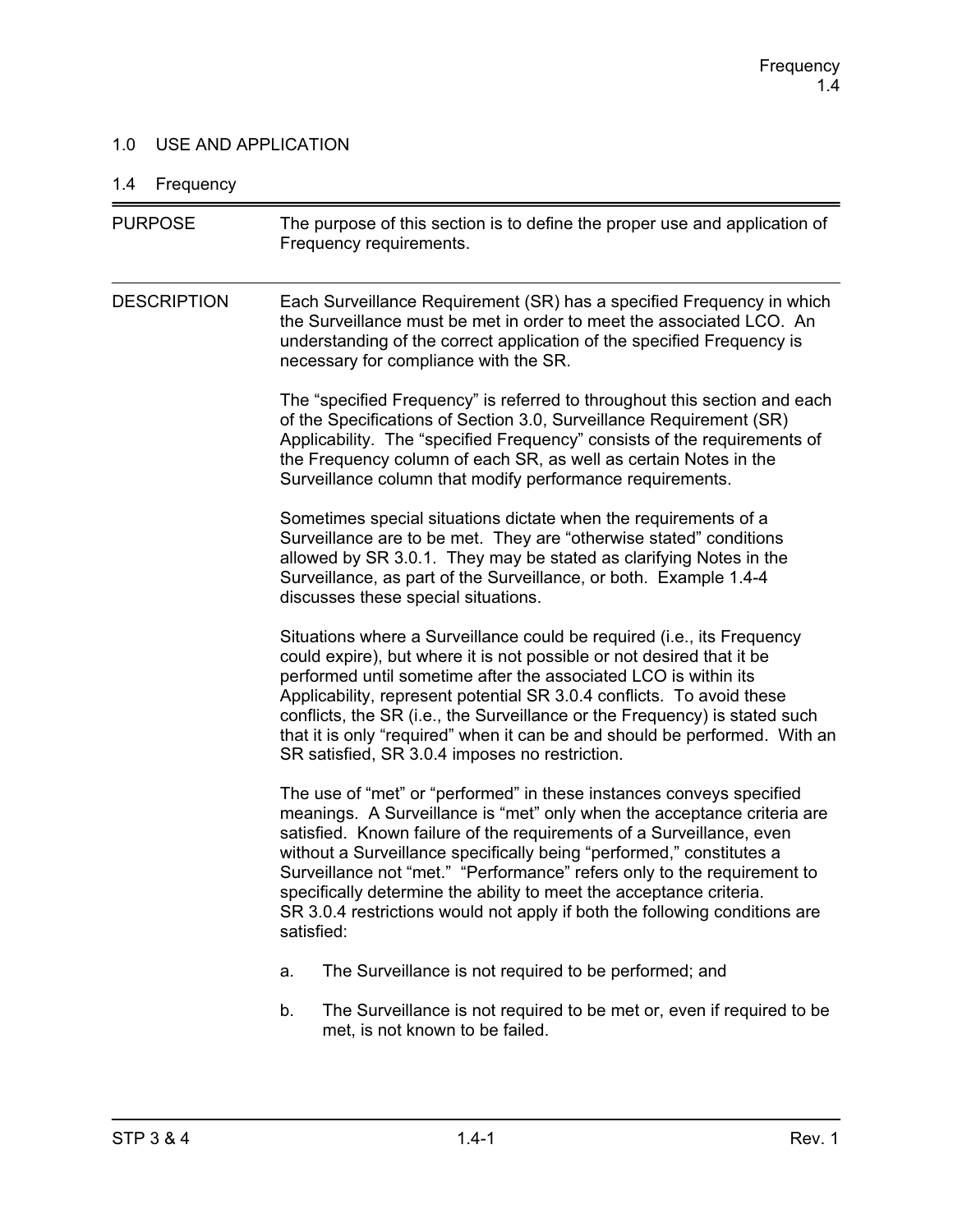EXAMPLES The following examples illustrate the various ways that Frequencies are specified. In these examples, the Applicability of the LCO (LCO not shown) is MODES 1, 2, and 3.

EXAMPLE 1.4-1

#### SURVEILLANCE REQUIREMENTS

| <b>SURVEILLANCE</b>    | <b>FREQUENCY</b> |
|------------------------|------------------|
| Perform CHANNEL CHECK. | 12 hours         |

Example 1.4-1 contains the type of SR most often encountered in the Technical Specifications (TS). The Frequency specifies an interval (12 hours) during which the associated Surveillance must be performed at least one time. Performance of the Surveillance initiates the subsequent interval. Although the Frequency is stated as 12 hours, an extension of the time interval to 1.25 times the interval specified in the Frequency is allowed by SR 3.0.2 for operational flexibility. The measurement of this interval continues at all times, even when the SR is not required to be met per SR 3.0.1 (such as when the equipment is inoperable, a variable is outside specified limits, or the unit is outside the Applicability of the LCO). If the interval specified by SR 3.0.2 is exceeded while the unit is in a MODE or other specified condition in the Applicability of the LCO, and the performance of the Surveillance is not otherwise modified (refer to Examples 1.4-3 and 1.4-4), then SR 3.0.3 becomes applicable.

If the interval as specified by SR 3.0.2 is exceeded while the unit is not in a MODE or other specified condition in the Applicability of the LCO for which performance of the SR is required, the Surveillance must be performed within the Frequency requirements of SR 3.0.2 prior to entry into the MODE or other specified condition. Failure to do so would result in a violation of SR 3.0.4.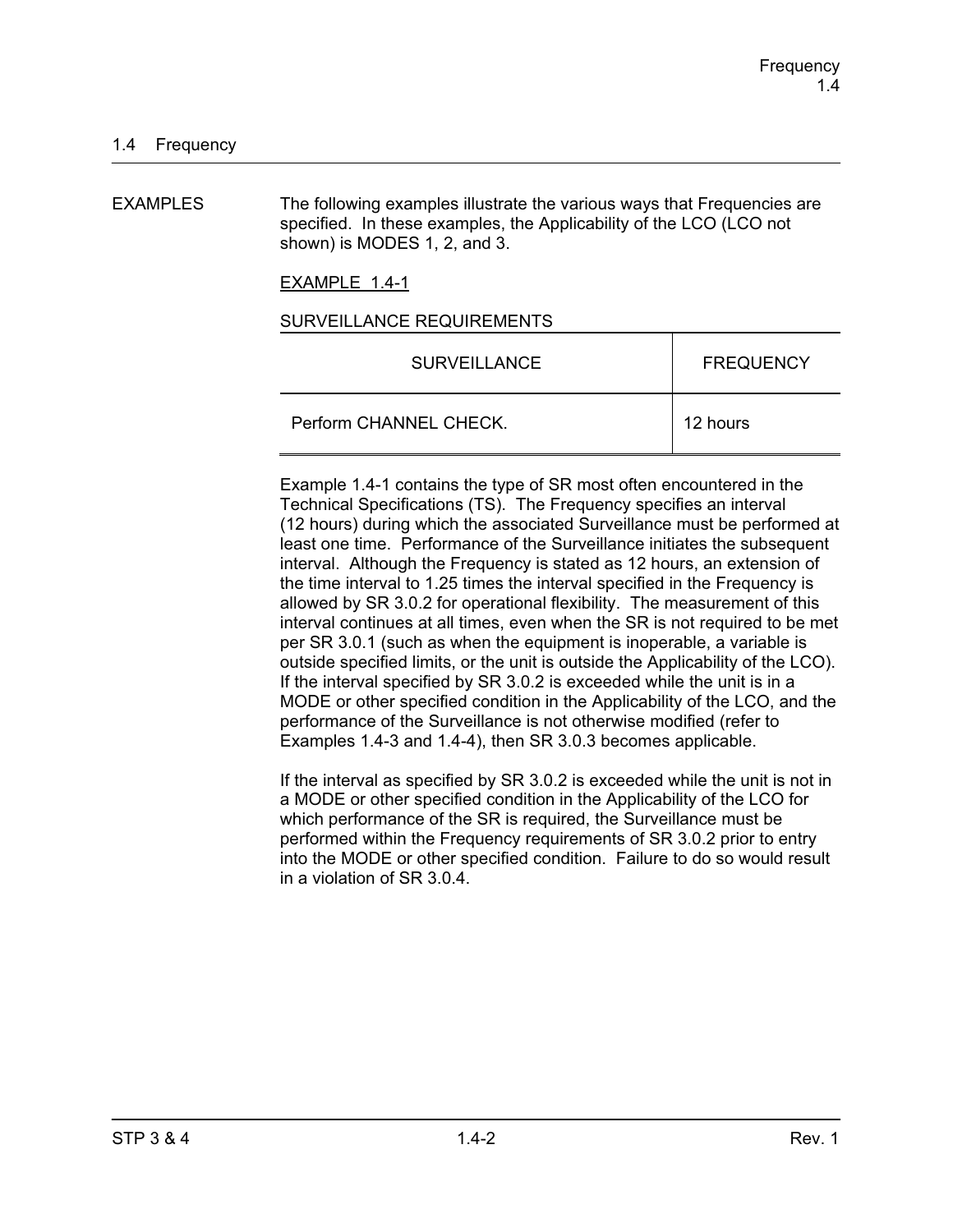## EXAMPLES EXAMPLE 1.4-2

(continued)

## SURVEILLANCE REQUIREMENTS

| <b>SURVEILLANCE</b>           | <b>FREQUENCY</b>                                |
|-------------------------------|-------------------------------------------------|
| Verify flow is within limits. | Once within<br>12 hours after<br>$\geq$ 25% RTP |
|                               | <b>AND</b>                                      |
|                               | 24 hours thereafter                             |

Example 1.4-2 has two Frequencies. The first is a one time performance Frequency, and the second is of the type shown in Example 1.4-1. The logical connector "AND" indicates that both Frequency requirements must be met. Each time reactor power is increased from a power level  $\le$  25% RTP to  $\ge$  25% RTP, the Surveillance must be performed within 12 hours.

The use of "once" indicates a single performance will satisfy the specified Frequency (assuming no other Frequencies are connected by "AND"). This type of Frequency does not qualify for the extension allowed by SR 3.0.2. "Thereafter" indicates future performances must be established per SR 3.0.2, but only after a specified condition is first met (i.e., the "once" performance in this example). If reactor power decreases to < 25% RTP, the measurement of both intervals stops. New intervals start upon reactor power reaching 25% RTP.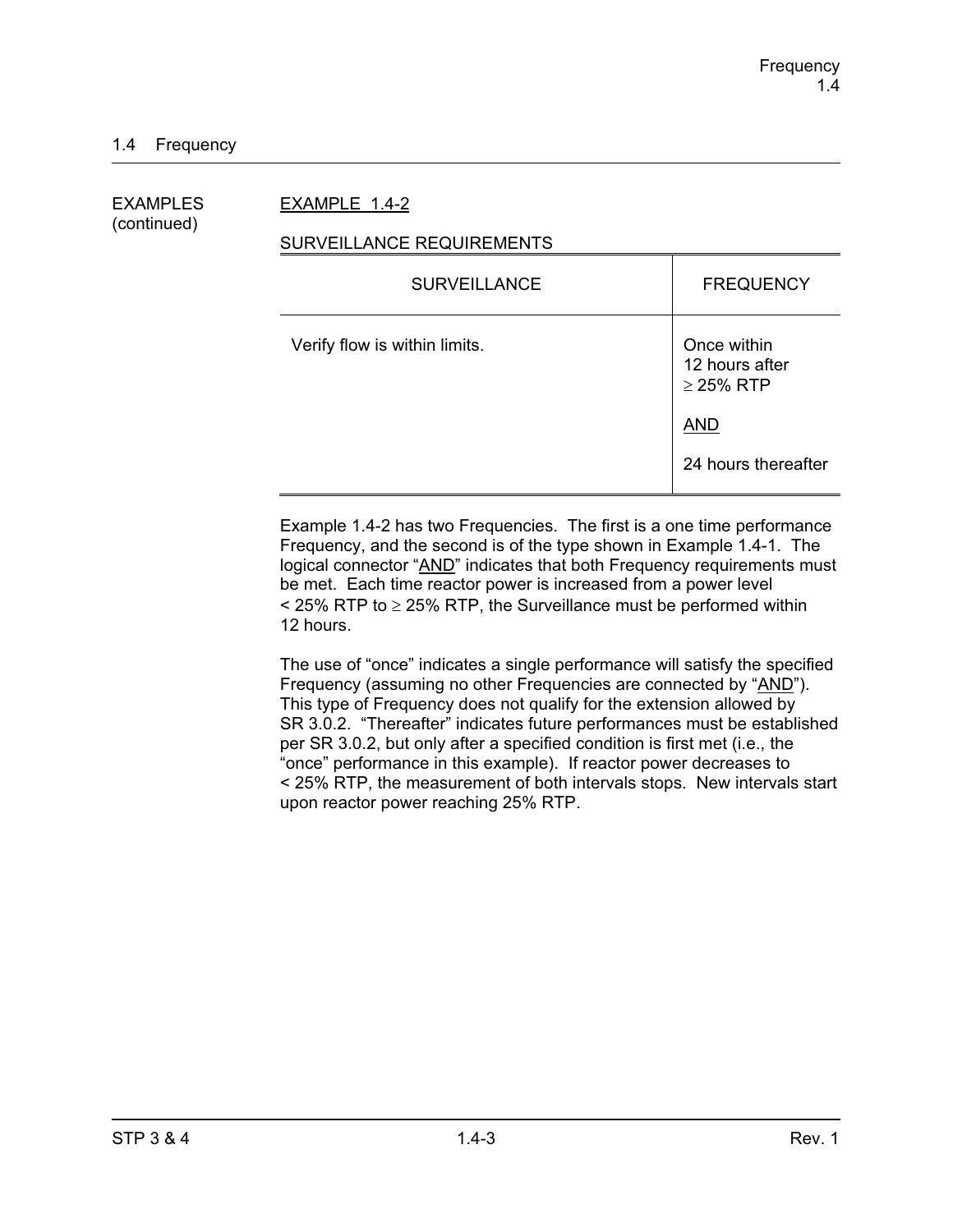### 1.4 Frequency

| EXAMPLES    | EXAMPLE 1.4-3                                                                                  |                  |
|-------------|------------------------------------------------------------------------------------------------|------------------|
| (continued) | SURVEILLANCE REQUIREMENTS                                                                      |                  |
|             | <b>SURVEILLANCE</b>                                                                            | <b>FREQUENCY</b> |
|             | -NOTE-----------------<br>Not required to be performed until 12 hours after<br>$\geq$ 25% RTP. |                  |
|             | Perform channel adjustment.                                                                    | 7 days           |

The interval continues whether or not the unit operation is < 25% RTP between performances.

As the Note modifies the required performance of the Surveillance, it is construed to be part of the "specified Frequency." Should the 7 day interval be exceeded while operation is < 25% RTP, this Note allows 12 hours after power reaches  $\geq$  25% RTP to perform the Surveillance. The Surveillance is still considered to be within the "specified Frequency." Therefore, if the Surveillance were not performed within the 7 day interval (plus the extension allowed by SR 3.0.2) but operation was < 25% RTP, it would not constitute a failure of the SR or failure to meet the LCO. Also, no violation of SR 3.0.4 occurs when changing MODES, even with the 7 day Frequency not met, provided operation does not exceed 12 hours with power  $\geq$  25% RTP.

Once the unit reaches 25% RTP, 12 hours would be allowed for completing the Surveillance. If the Surveillance were not performed within this 12 hour interval, there would then be a failure to perform a Surveillance within the specified Frequency, and the provisions of SR 3.0.3 would apply.